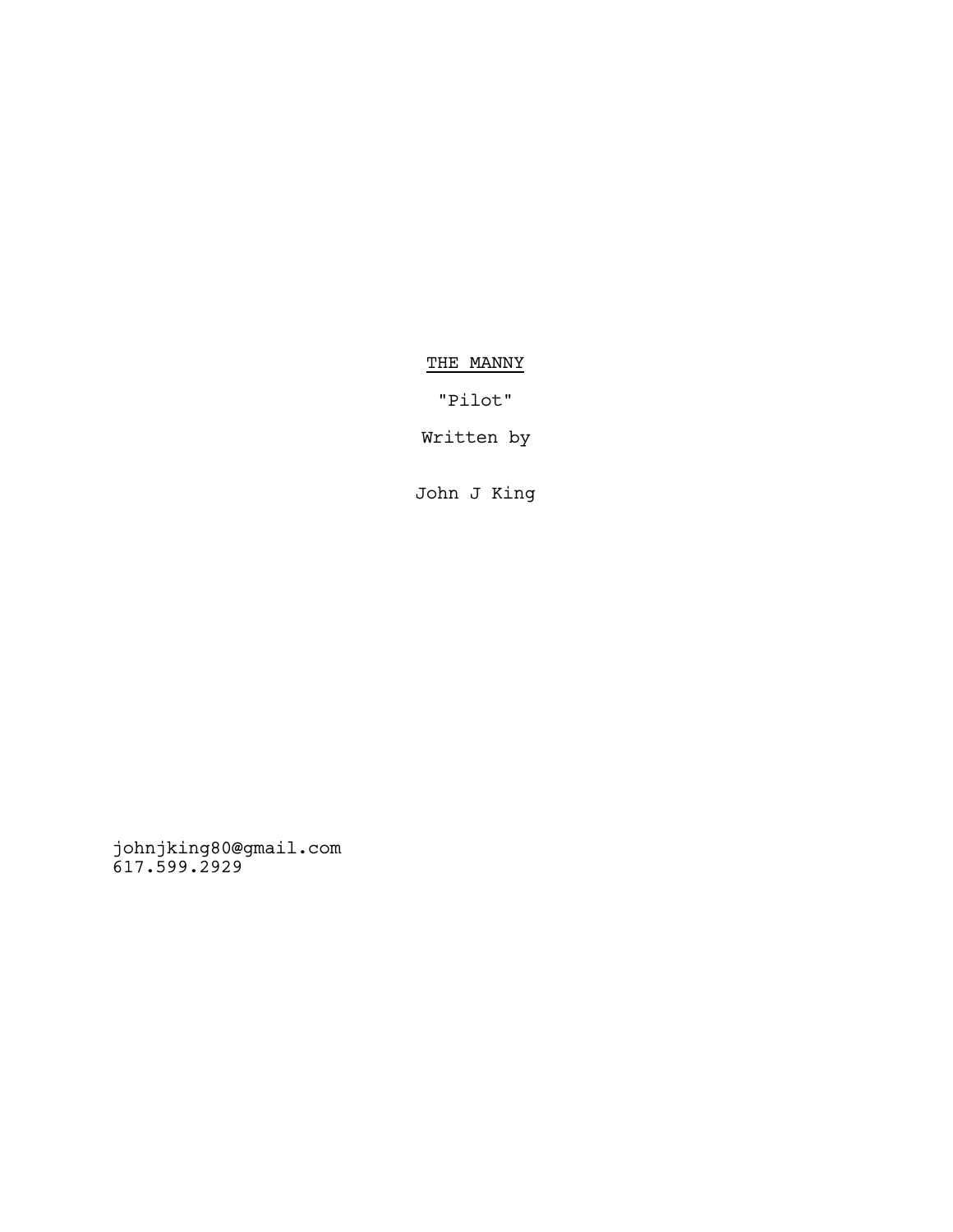### COLD OPEN

INT. AQUARIUM AUDITORIUM - MORNING

SCHOOL CHILDREN watch an edutainment song, sung by OTTO OCTOPUS, PEGGY PENGUIN, and TINA TAMBORINA - a tambourineplaying turtle.

#### TINA

(singing) There's harmony under the sea. / You don't eat me, we eat algae. / And even if we sometimes disagree / There's a harmony under the sea.

Tina dances over a percussion solo, then turns to the kids.

TINA (CONT'D) We have another good friend under the sea! Do you want to meet him?

The kids scream "YEAH!!!"

TINA (CONT'D) Here he is - Grayson Gray Whale!

DERBY PIPER (28) enters with a WAILING GUITAR SOLO, dressed as a whale, but looks like a shark. The children scream.

> VARIOUS KIDS Shark! No! Don't eat me! MOOMMM!

Kids run screaming. Teachers scramble. Tina scowls at Derby.

INT. STAFF LOCKER ROOM - MINUTES LATER

The musicians change clothes and pack. Derby - still in costume - straps his guitar to a cart with his amp.

> DERBY You can't fire me! I'm endangered!

TINA Derby, the shark scares kids away before we even finish the song -

DERBY But I'm not a shark - we have to teach those kids about whales!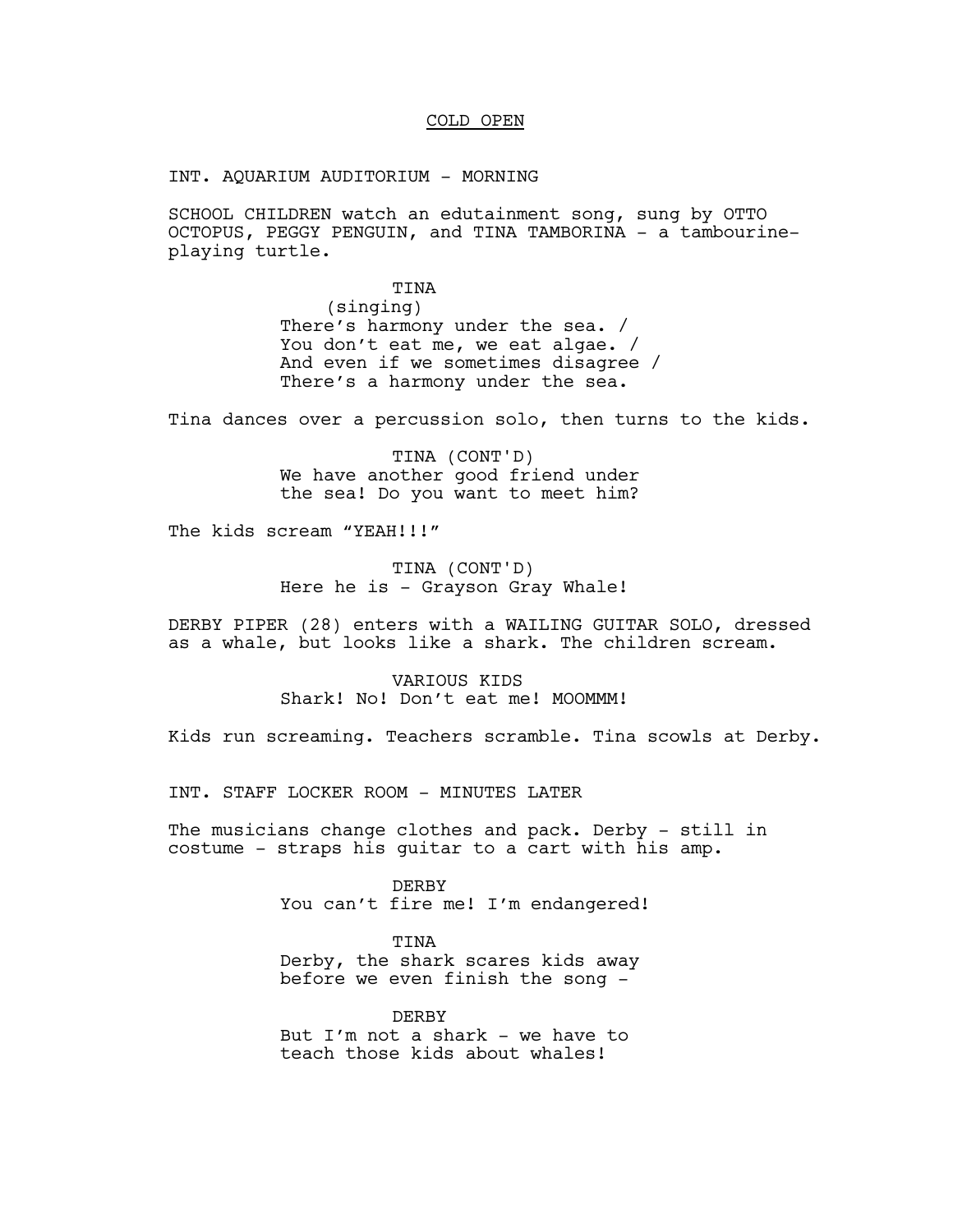**TINA** It's not just the costume. Otto's on piano, we don't need a guitar.

Otto shrugs his eight arms.

DERBY Every band needs a guitar.

TINA Kids today want beats. Hip hop.

PEGGY PENGUIN I bought a DJ set up. Kids love it. (using flippers like a DJ) Whicca whicca wah wah.

Derby slams his locker.

DERBY OK. I'll take my Masters in Music, my six string, my costume, and -

TINA You can't take the costume, Derby.

DERBY I don't have a change of clothes. At least let me keep my dignity.

Derby trips on his tail and falls to the floor.

OTTO OCTOPUS

Too late.

**DERBY** Help me! I'm beached!

Otto and Peggy help Derby up, laughing.

DERBY (CONT'D) (dragging his cart out) I hope a real shark gobbles you up!

EXT. UNEMPLOYMENT OFFICE - LATER

Derby - still wearing his whale costume - rolls his guitar cart down the sidewalk, and into the unemployment building.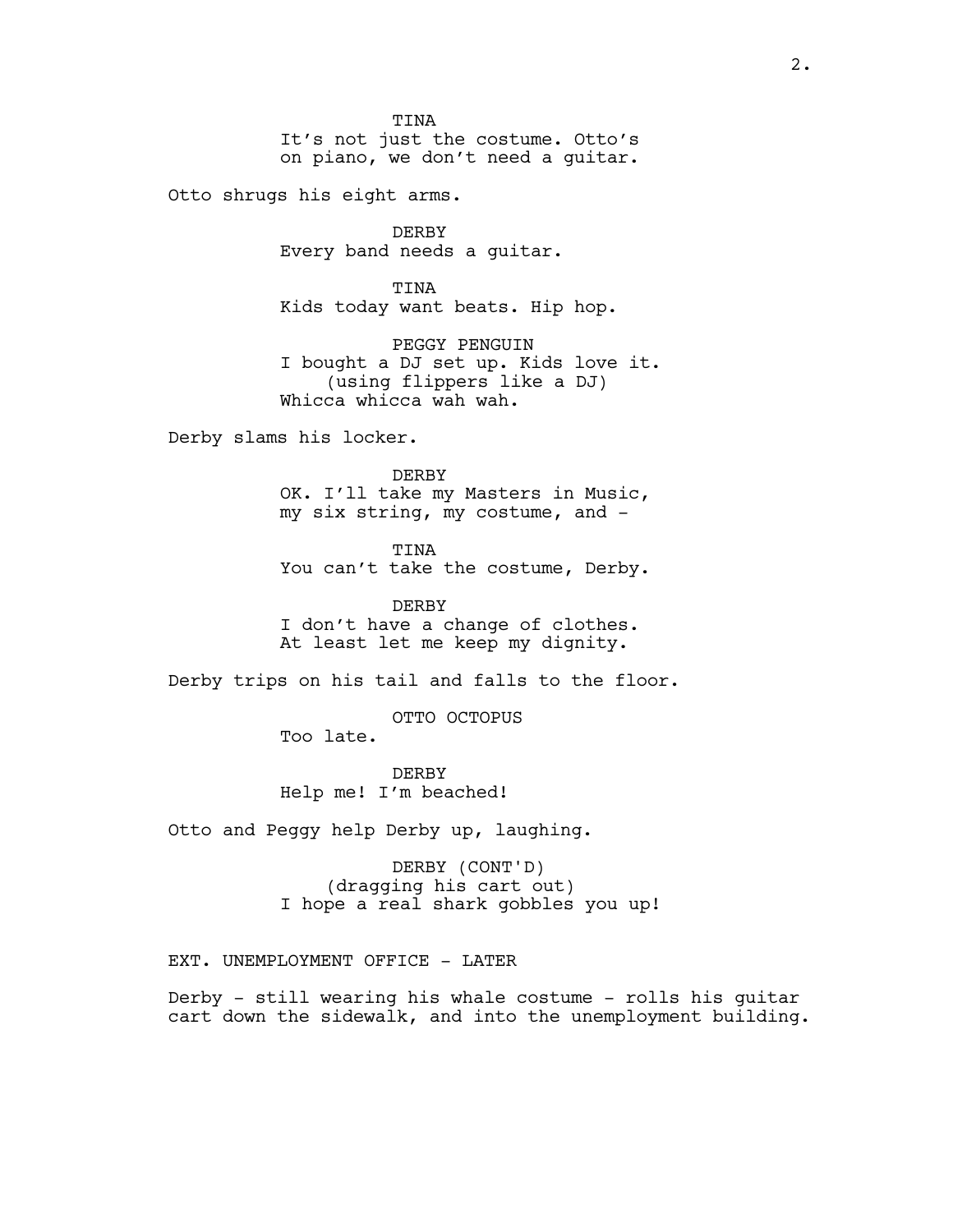INT. UNEMPLOYMENT OFFICE - CONTINUOUS

Derby reaches the front of the line and hands his paperwork to a CLERK, who looks him up and down.

> CLERK Oh. You're a part-time contractor?

## DERBY

Yes - at the Aquarium.

CLERK ("obviously") Mm-hmm. Contract employees are not eligible for unemployment.

DERBY What am I supposed to do?

CLERK I don't know; work as a pool shark?

DERBY I'm not a shark, I'm a whale.

CLERK Whale-fare office is down the hall.

She snickers. He grimaces.

CLERK (CONT'D) (a la Jaws) Dun-uh. Dun-uh.

She laughs in his face.

DERBY I'm not a shark. I'm a -

CLERK ("whale") Well, sir. Teach a man to fish, you feed him for a lifetime.

She laughs. Derby's face lights up with an idea.

CLERK (CONT'D)

Next!

SMASH TO TITLES: THE MANNY

END OF COLD OPEN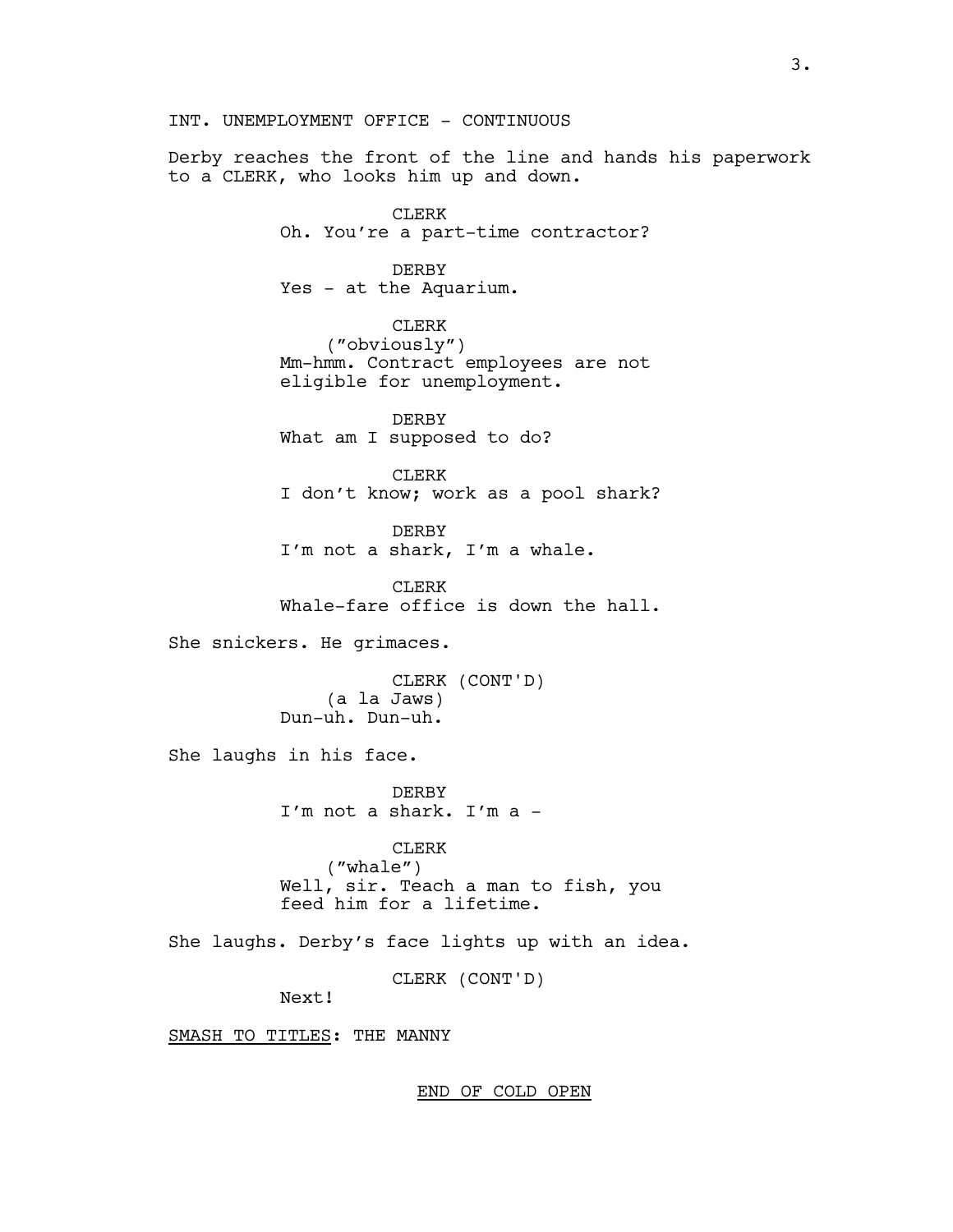#### ACT ONE

EXT. BOSTON COMMON - EARLY AFTERNOON

Derby smokes on a park bench, phone to his ear.

DERBY Tomorrow? No, Melissa, that's not enough time. I don't want to live with my ex any longer than you do.

He stares at the phone; she hung up. Derby sings a sad blues.

DERBY (CONT'D) I'm a gray whale, but my baby left me feeling blue. / I know there's other fish in the sea, but I just keep swimming after you...

Lawyers, professors and tourists walk by, double-taking at the singing whale. A WOMAN drops cash in Derby's case.

Behind him, a kids' birthday party in progress. PARENTS gossip at a picnic table, full of gifts and food. LYDIA PALMER (40s), WASPish and stuffy, skirts the edges.

> LYDIA (on the phone) Nannies can't quit with no notice. 'Unstable home'? I just renovated!

Other parents look at her, embarrassed.

LYDIA (CONT'D) Fine. Send someone else. No, I need a new nanny: TODAY. (her face drops) If sending three failed nannies in six months is what you call service, I don't want it!

She hangs up, and sees ED and BLAIR (20s) staring at her.

LYDIA (CONT'D) Redoing the kitchen is hell, huh?

CHILDREN gather around Derby. WILLA (8) and EDMUND (5) push to the front. Edmund can't say his R's.

WILLA

I play cello!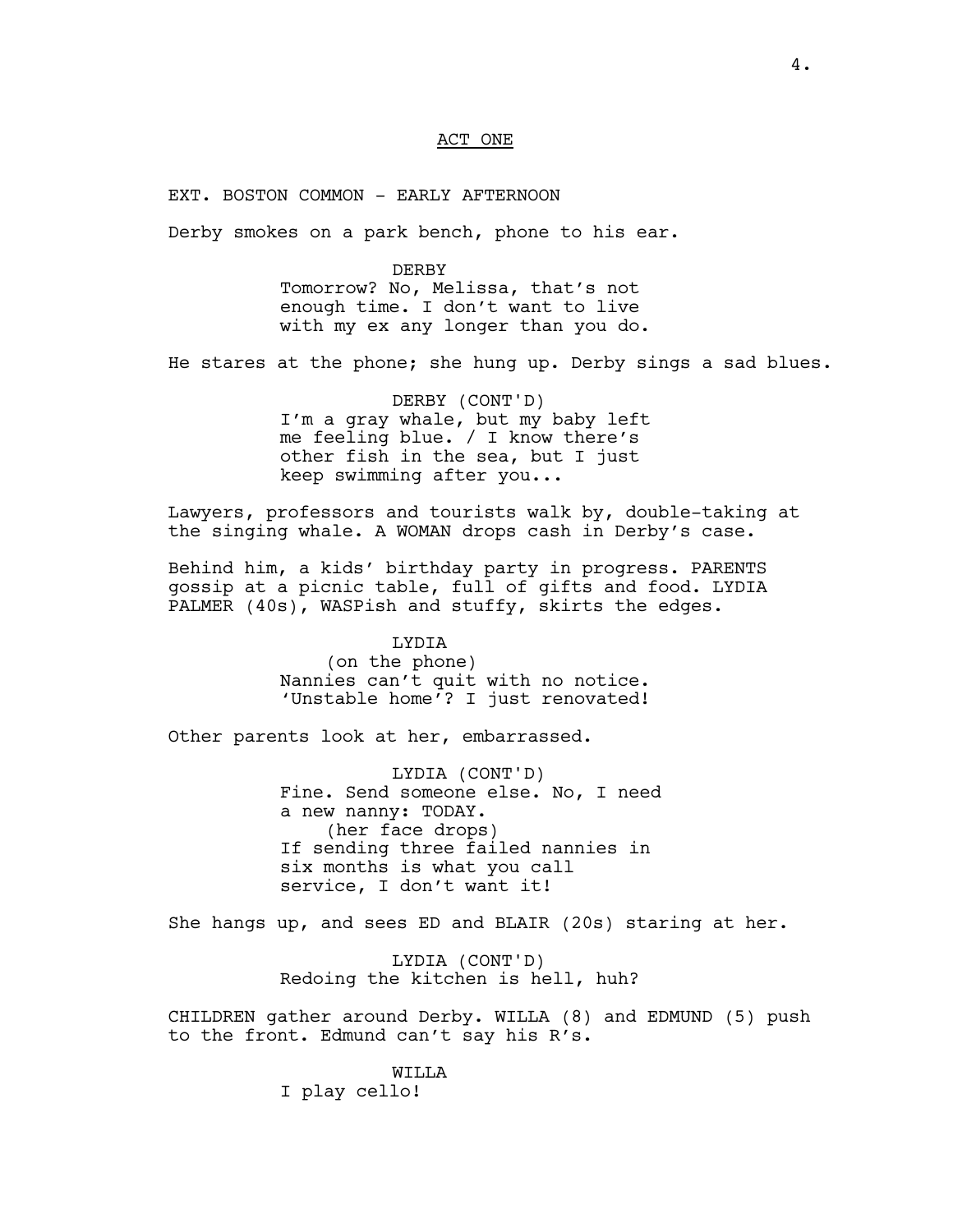**DERBY** I knew a fellow who played cello.

EDMUND Why don't you talk nohmal?

DERBY Isn't this how everybody talks?

The kids cry out in laughing protest. Derby plays a new song. Lydia noses into a circle of TODD, TASIA, and BROOKE.

> LYDIA Great party, Brooke.

BROOKE Thanks, Lydia. I'm thrilled Willa joined us.

LYDIA I'm glad she made friends with, uh-

BROOKE

With who?

LYDIA Um, kids from other neighborhoods.

Brooke glugs the rest of her wine, and walks away.

BROOKE Oops. Need a refill.

Lydia turns to Todd and Tasia.

LYDIA Do you two have a nanny? Or a babysitter? I have a fundraiser tomorrow and I'm desperate -

TASIA Todd's actually a stay-at-home dad, so he's got childcare covered.

LYDIA Oh, wow. Great skill in a husband.

TODD Which one's yours?

LYDIA Oh, my husband's dead.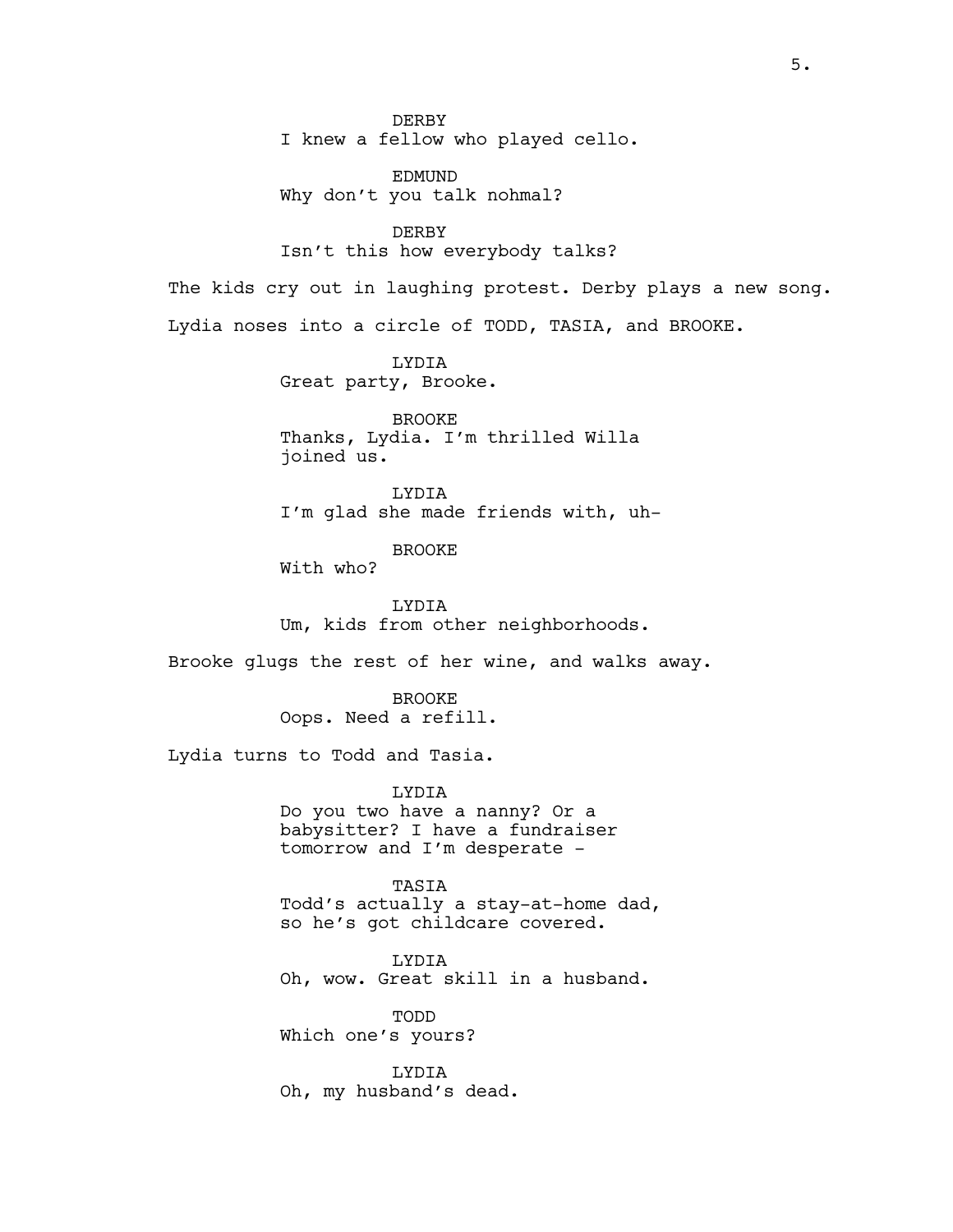Todd's face drops.

TODD I, uh, meant your child.

LYDIA Oh - they're -. Where are they?

Behind the party, Lydia sees: Edmund bashing a tambourine, and Willa playing a guitar with a whale. Lydia walks to them.

> WILLA Mom! Look, I learned a C Chord!

EDMUND Mama! Mama! I leawned tambowine!

LYDIA Tambourine, Edmund. Why don't you both go grab a piece of cake?

Edmund tears away at this exciting suggestion.

EDMUND CAAAAAAAAAAKE!!!

Willa stares at her feet.

LYDIA Go play with your friends.

WILLA I wish they were my friends.

DERBY Hey. The best way to make friends is to just be with them. You spend enough time together and suddenly - (he snaps) Whale pod!

Willa smiles and goes to join the party.

LYDIA

Great costume. You have the magic touch. Usually when she pouts like that we leave the party early.

DERBY Oh, it's easy. I just treat them like small people.

LYDIA I hope Brooke pays you well.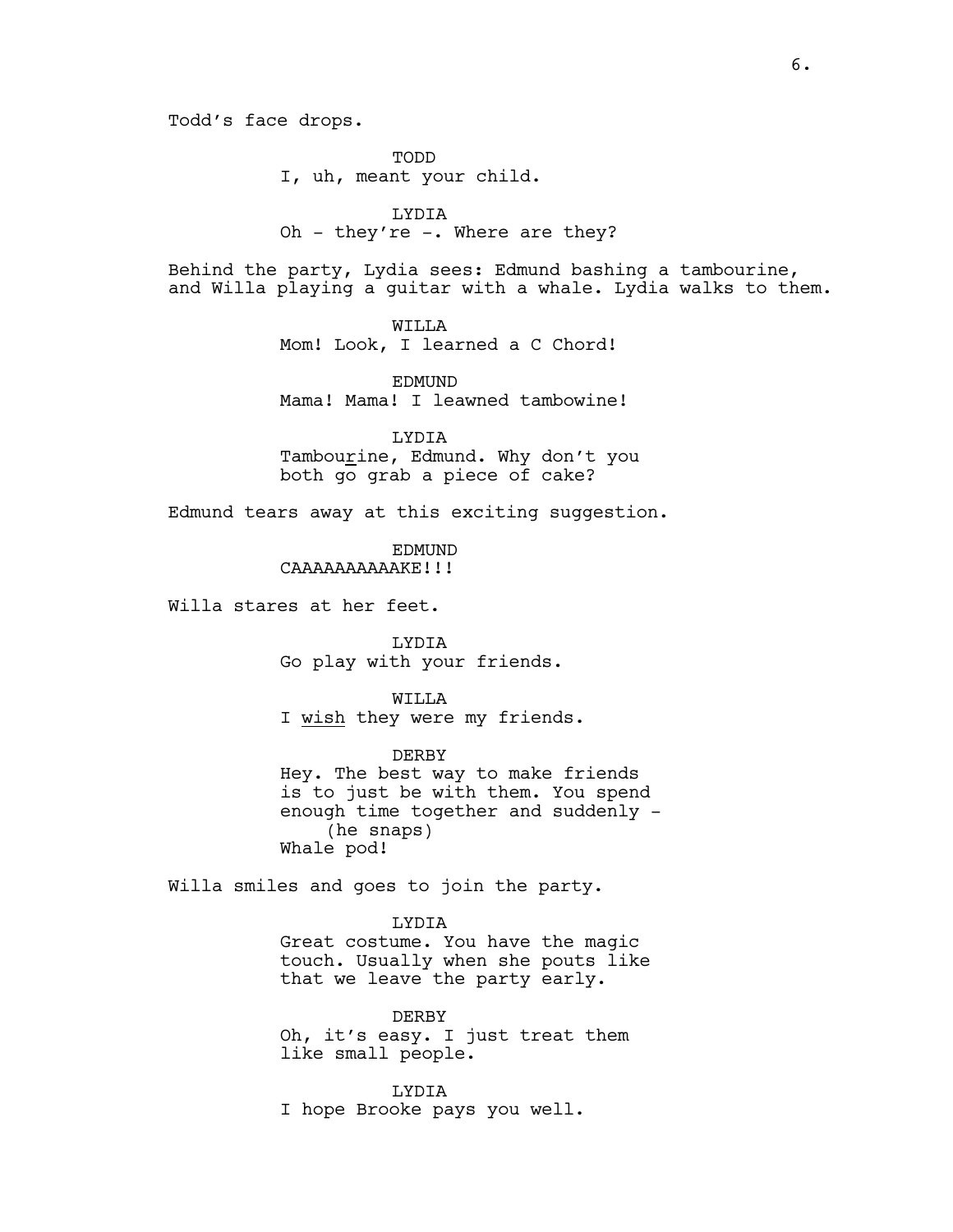I wish I could get paid for this.

Lydia gapes at him.

### LYDIA

She doesn't pay overtime for parties? I offer great compensation if you'd consider coming over.

Derby shrugs, confused.

LYDIA (CONT'D) How do you feel about breakfast?

DERBY Most important meal of the day.

LYDIA Can you do music lessons.

#### DERBY

Done.

LYDIA When can you start? I'm hosting a fundraiser tomorrow and, well, they can't be seen or heard. Brooke won't be sad to lose you?

**DERBY** We don't have a formal commitment.

Lydia smiles.

LYDIA Great. You can move in tonight.

DERBY Oh. That's a bit fast, isn't it?

#### LYDIA

Why don't we do a one week trial, if you insist? Here's the address, and the salary - I hope that works?

She hands him her CARD.

DERBY One thousand a week?

LYDIA If that's OK? Food and a private apartment, of course.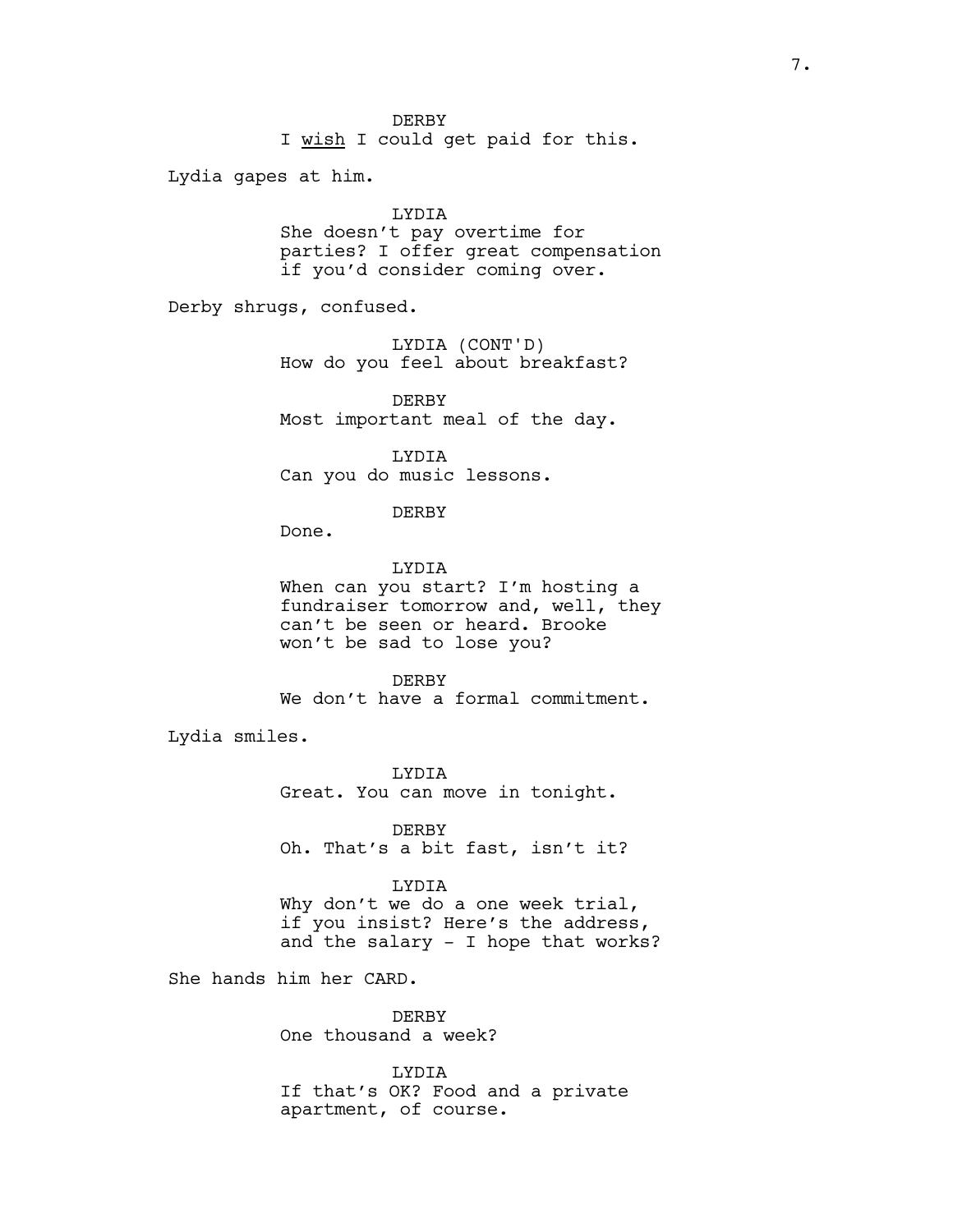Of course. I can move in tonight.

EXT. PALMER HOUSE - EVENING

Derby parks a busted car in front of an expensive three storey home in Cambridge. He gawks, grabs a dusty cardboard box full of clothes. A voice stabs him from behind.

> PATTY You must be the experiment.

PATTY (27, BLACK), in classy casual, walks down the drive.

DERBY

Sorry?

PATTY I'm Patty. I manage Lydia's home, including the temporary help.

She hands over a SET OF KEYS.

DERBY The welcoming committee. Thanks.

Patty eyes the car, doubtful.

PATTY

Does it run?

Derby closes the trunk.

DERBY No. It drives.

PATTY

Good.

DERBY Why did you say "temporary?"

PATTY Didn't she tell you?

Derby shrugs.

PATTY (CONT'D) These kids have been through a lot. Both adopted - Edmund's Haitian and Willa's Vietnamese. Lydia's husband Richard, died three months later.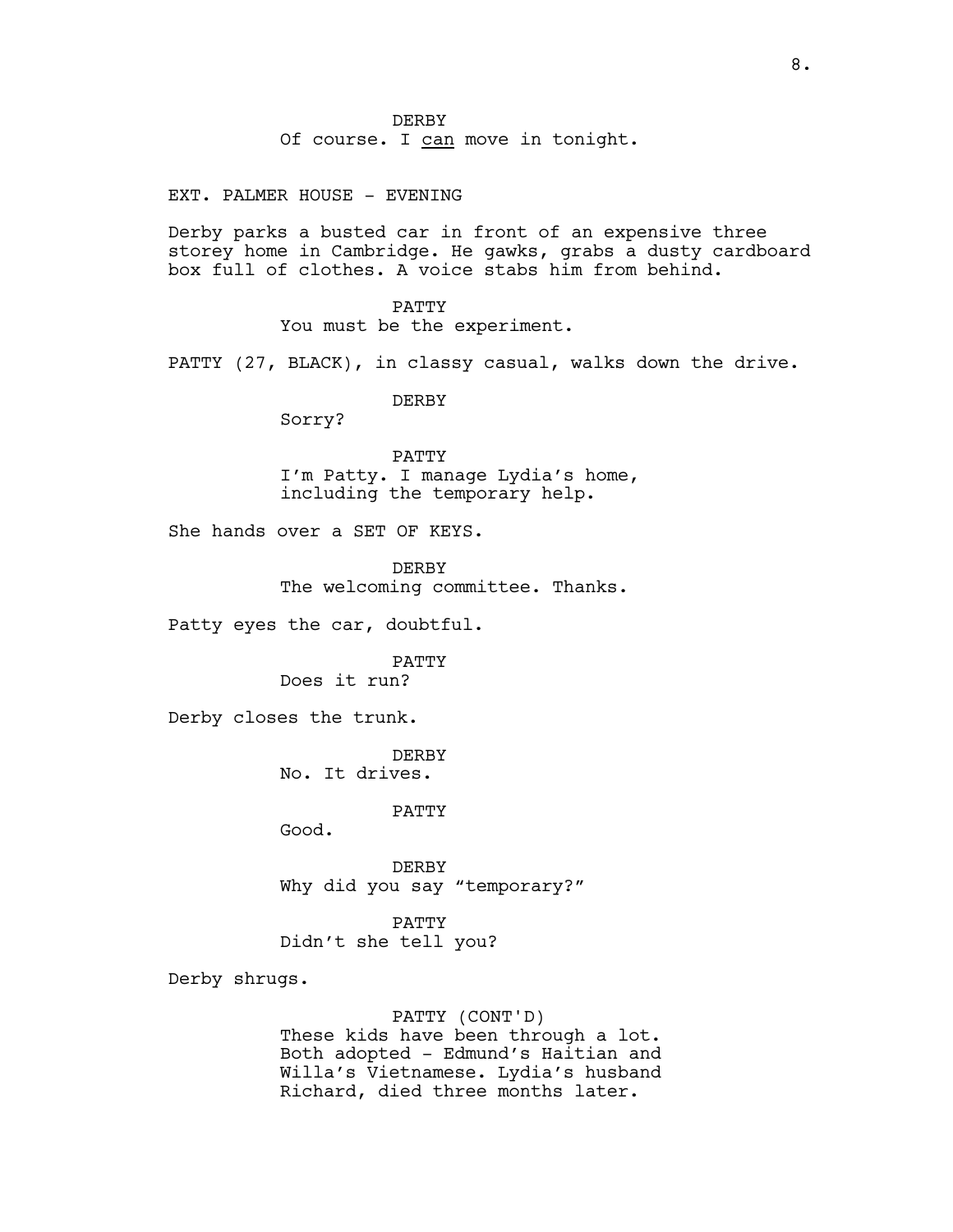Jeez.

PATTY They went from rural orphanages, to this, to losing their new father.

Derby shakes his head.

PATTY (CONT'D) So I'm protective. We haven't had a nanny last more than two months. And it's not fair to those kids to pretend that this - (her hand waves at Derby) - will last.

She smiles, and gives him the keys. Derby starts up the walk.

PATTY (CONT'D) Ahem. Staff enter on the side.

She points down the driveway.

PATTY (CONT'D) And breakfast starts at 6.

Patty heads down the street.

DERBY With a welcome like that, who'd stay?

INT. PALMER HOUSE STAIRWELL - MOMENTS LATER

Derby climbs the stairs. On a landing, he passes a door through it he hears CRYING. Derby frowns, and goes upstairs.

INT. DERBY'S 3RD FLOOR APARTMENT - CONTINUOUS

Derby enters a spacious, furnished, elegant attic appartment. He looks around, in awe, and texts with his phone.

> DERBY 'Nevermind; I moved out tonight.'

He smiles, drops his box on the coffee table. The box bursts, scatters clothes, sends up dust.

> DERBY (CONT'D) Maybe it is too good to be true.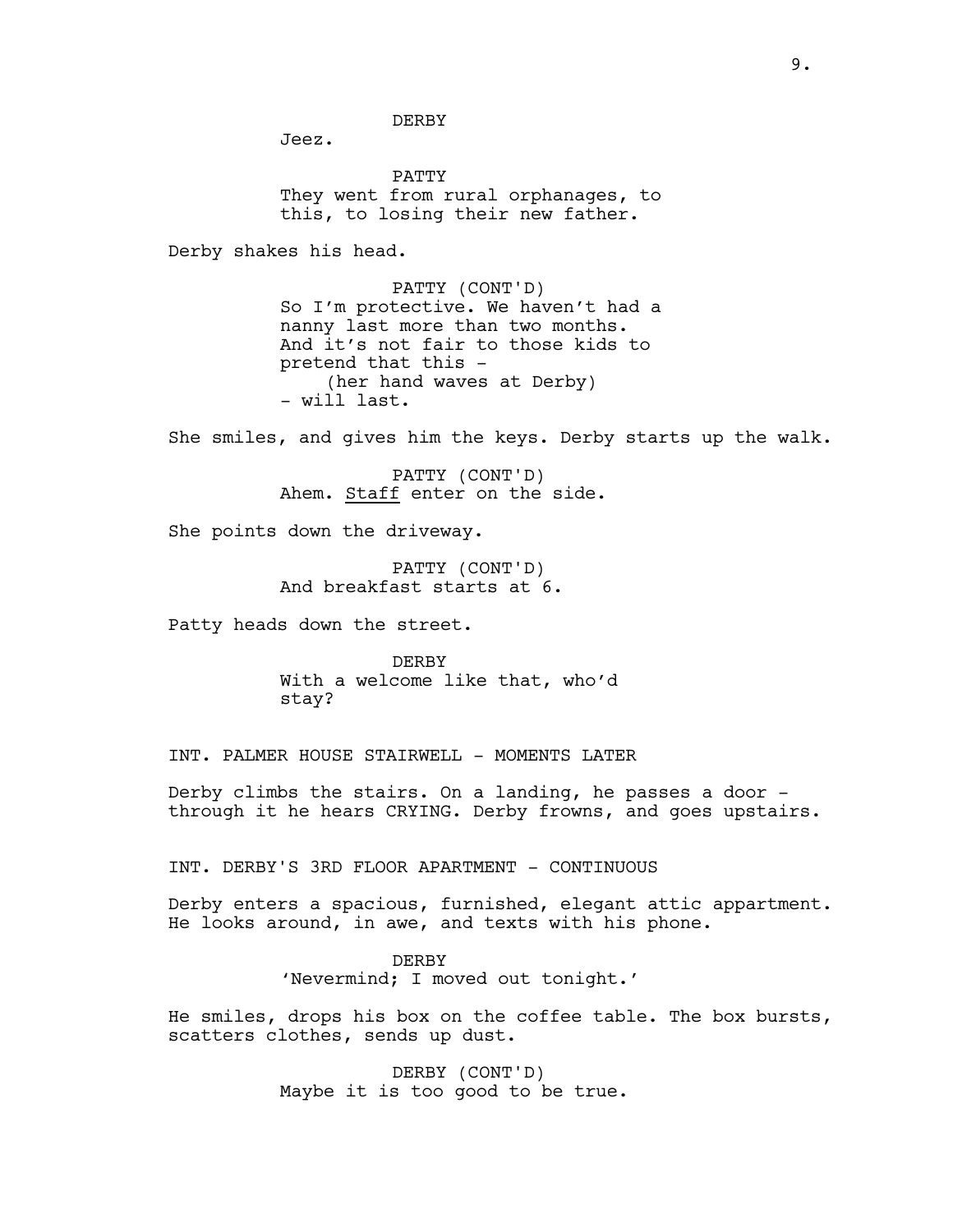INT. DERBY'S 3RD FLOOR APARTMENT, BEDROOM - MORNING

Derby's alarm SCREAMS and FLASHES: 5:45am. He slams it.

INT. DERBY'S 3RD FLOOR APARTMENT, BATHROOM - MOMENTS LATER

Derby lets hot shower water batter the exhaustion off of him. He doesn't see the flicker behind him as he washes his hair.

EDMUND

Morning Duhby.

Derby's eyes explode. He peeks from the curtain to see Edmund, bright-eyed, sitting on Derby's toilet.

> DERBY Good morning, Edmund. You sleep OK?

EDMUND I had a nightmare. But I fohgot.

Derby holds the curtain firmly over his nethers.

**DERBY** What are you doing up here, buddy?

EDMUND A number two. I'm learning how. See you at breakfast!

Edmund flushes and zooms his ACTION FIGURE out of the room.

Derby shakes his head, before the super-hot post-flush shower water hits, and he scrambles to turn down the heat.

INT. PALMER RESIDENCE FIRST FLOOR - MOMENTS LATER

Derby comes down the stairs, dressed and ready...until he hears CACOPHONY coming from the kitchen.

INT. PALMER KITCHEN - CONTINUOUS

Derby enters to chaos: Edmund stamps on the banquette, his shirt up over his head; Willa yells her spelling homework at Lydia, who stabs at a K-Cup with a butcher knife.

> DERBY Good morning!

WILLA Derby!  $D - E - R -$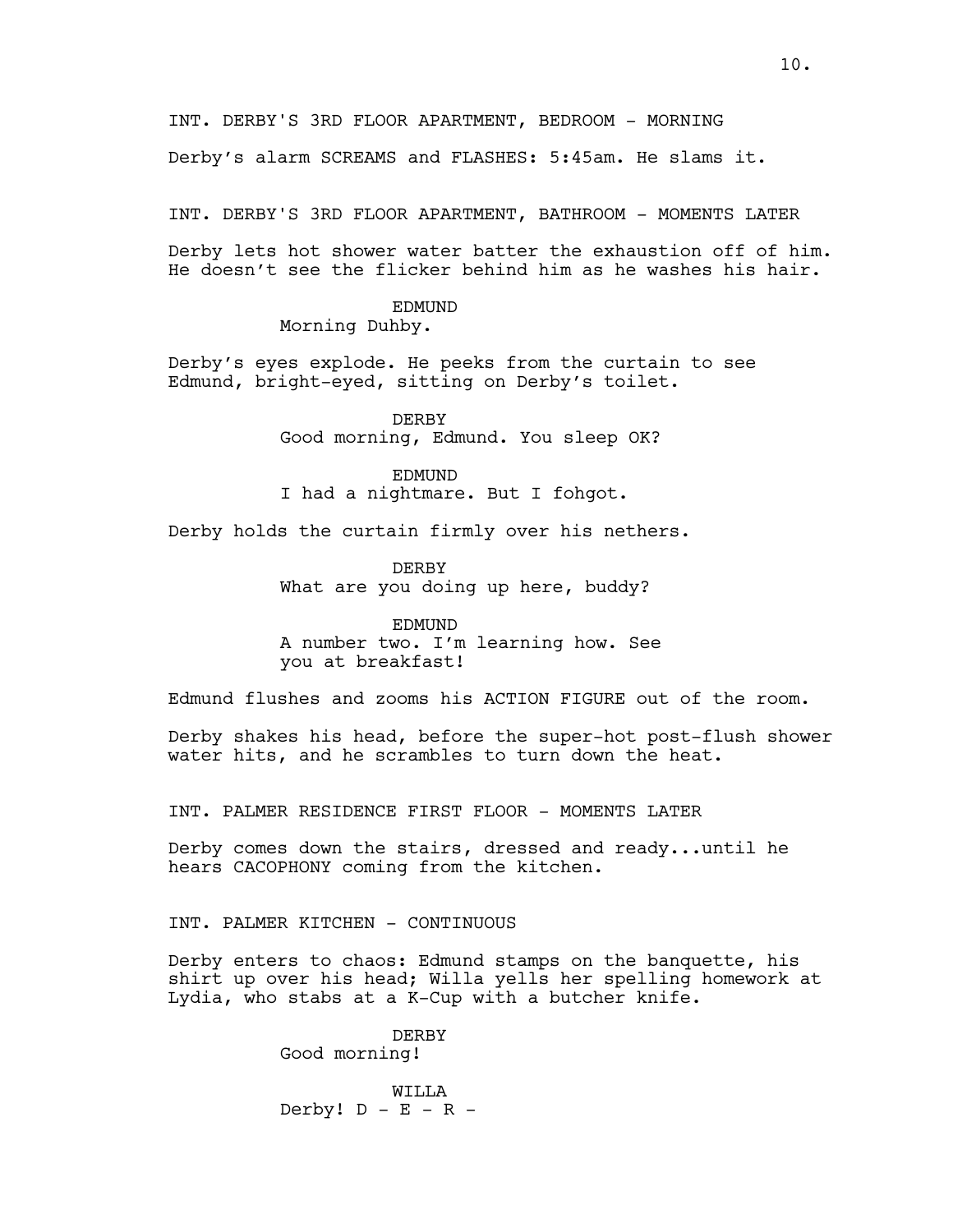LYDIA Where were you?! Breakfast is at 6!

DERBY I know, I'm starving!

LYDIA You. Serve. Breakfast.

DERBY

Oh. Whoops.

Edmund's head pops out an arm hole.

EDMUND Ha ha! Whoops! Whoops!

WILLA Breakfast! B - R -

LYDIA Derby - HELP.

Derby blinks to gather himself and moves into gear.

DERBY What can I get you?

LYDIA Coffee. Cream. Two sugars. Thanks - I've got a meeting in...oh.

She looks at her watch, shakes her head, and leaves.

DERBY (Grayson voice) Cream and Two sugars? That's not coffee, that's a milkshake.

Edmund giggles. He's still lost in his shirt.

WILLA Milkshake.  $M - I - L - K - S -$ 

DERBY Eddie-baby, fix your shirt. Willa! A moment of silence.

WILLA I have a spelling test.

Derby hands her paper and a pen, then starts the coffee.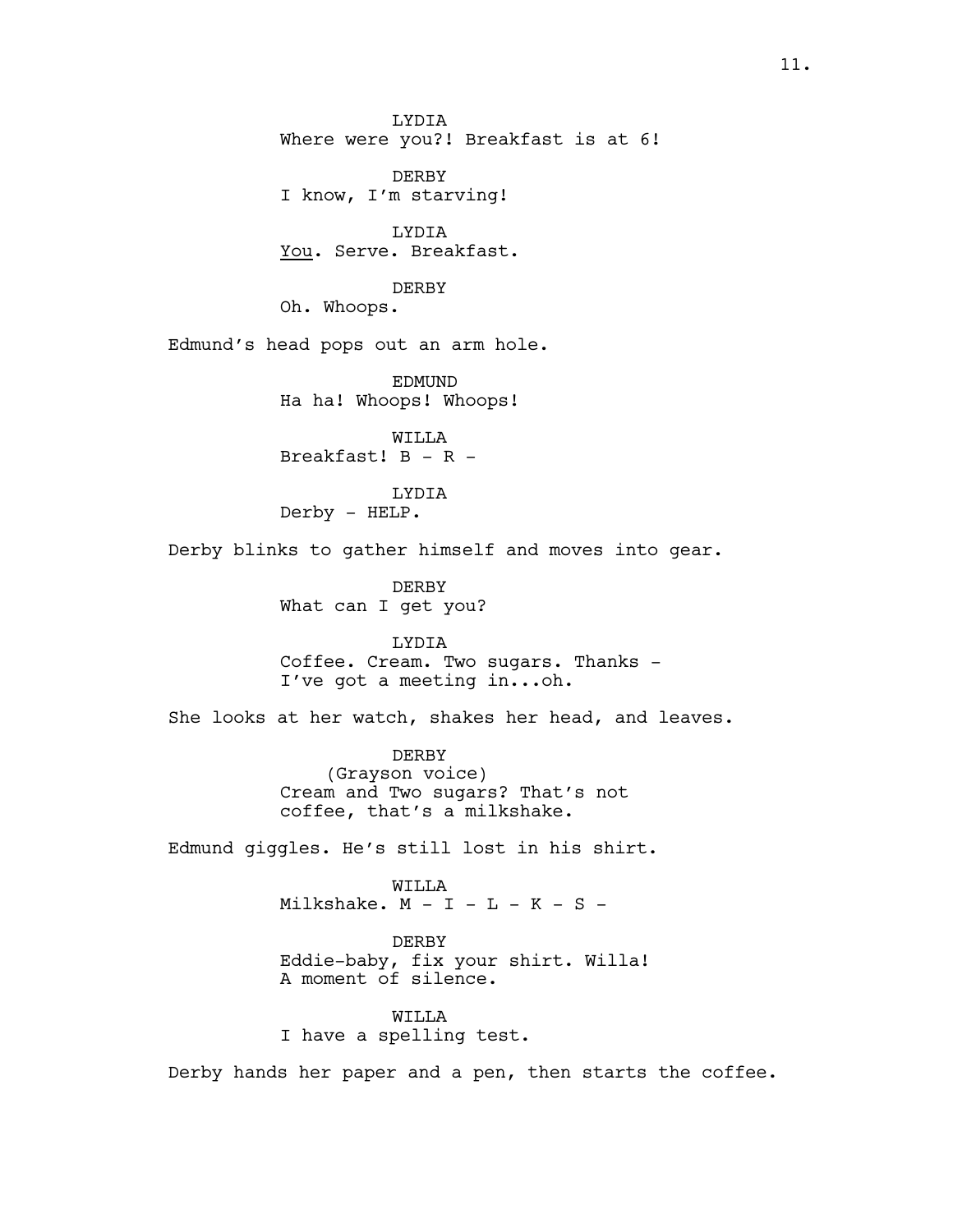DERBY Write it down. I'll grade it. Does your mom really have a 6am meeting?

EDMUND Yes. She works always.

Derby peers in the fridge.

**DERBY** Huh. OK: who wants bacon?

Edmund and Willa raise their hands.

INT. PALMER KITCHEN - MOMENTS LATER

Edmund drums on the table. Willa watches as Derby, anxious.

EDMUND Wewe you bown in the ocean?

**WILLA** He's not actually a shark.

DERBY No. I was born in Texas. And I'm a whale, not a shark. Nicely done on "composer," Willa.

EDMUND Whewe is your Texas accent?

DERBY (with accent) I only have an accent at parties. "Conductor": 'o-r', not 'e-r.'

Willa drops her head. The coffee BEEPS.

DERBY (CONT'D) No, you did great! You got "musician," which I can't spell.

Willa perks up and chows down. Derby makes Lydia's coffee.

DERBY (CONT'D) I will be back...for Bacon!

He leaves with the coffee. Willa slaps Edmund's drumming hands. He glares, drums more, using her head as a cymbal.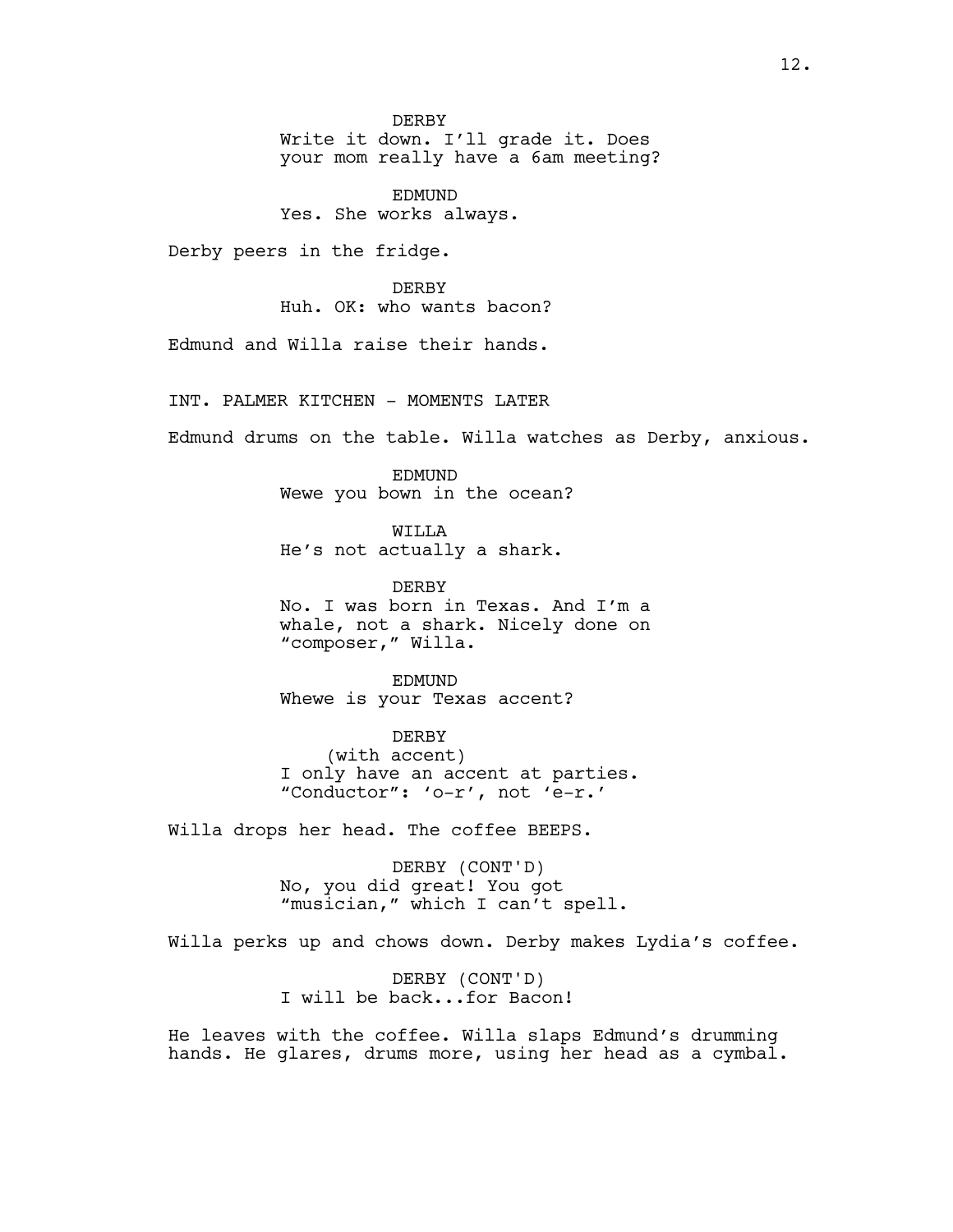INT. PALMER LIVING ROOM - CONTINUOUS

Lydia sits with LINTON (50s) - a raffish antique dealer and Lydia's business partner. Though he hopes to one day add pleasure to the list. Lydia sifts emails on her phone.

> LYDIA Regrets from Yo-Yo Ma. Regrets from Skip Gates. There's something poetic about an arts fundraiser with no artists.

LINTON Relax, Lydia - The "money" will be in the room!

LYDIA Hopefully some of it will stay.

Derby brings coffee to Lydia.

LYDIA (CONT'D) Linton, this is Derby, the nanny.

Linton stands and holds out a hand.

LINTON You look younger and whiter and maler than the last time I saw you.

LYDIA The new nanny.

LINTON I can never keep up. Getting along with the little monsters?

DERBY Day one seems to be going well!

A SCREAM from the kitchen snaps Lydia's face up.

DERBY (CONT'D) That'll be the bacon.

Derby rushes to the kitchen.

LINTON Gone in one breakfast; that's a record, even for you, Lydia.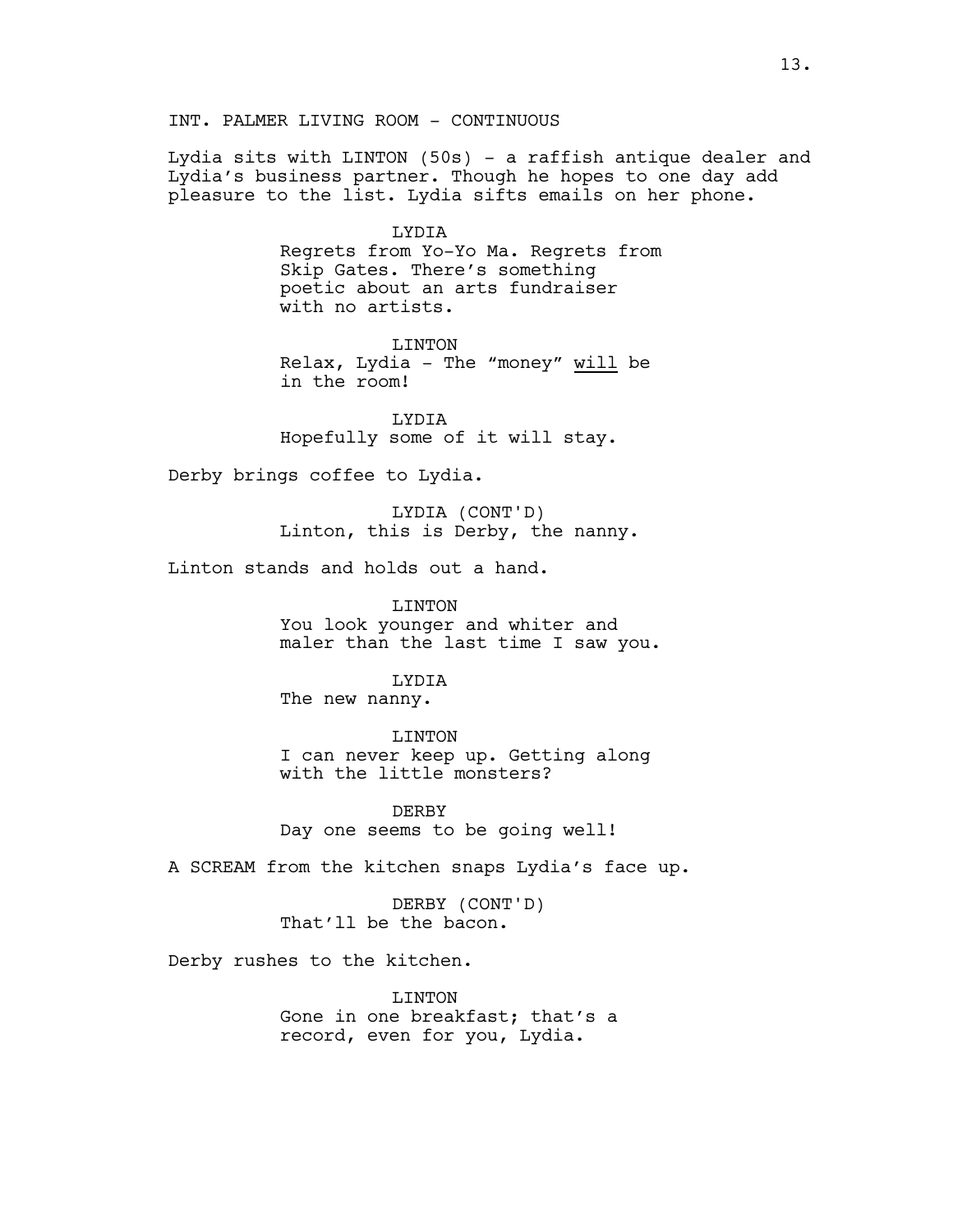INT. PALMER KITCHEN - CONTINUOUS

Edmund's mouth wags in agony, and Willa yells out spelling.

DERBY (rushing in) Willa! What's going on?

EDMUND She's being me-e-eean.

WILLA It's not mean, it's just spelling.  $S - W - O - R - D.$ 

Edmund sobs. Willa yells. Patty comes in with GROCERIES.

PATTY (smiling at Derby) What a peaceful morning!

DERBY (whispered) Why are you spelling "sword."

WILLA (whispered) Not "sword." "S-word."

DERBY Why are you spelling the s-word?

WILLA Because he was being it.

DERBY Which S-word?

Willa looks at Patty, who's putting away the food.

DERBY (CONT'D) You're allowed to say it if I ask.

WILLA

Stupid. S-T-U-

Despite their attempts, Edmund hears this, and combusts.

PATTY Heh-heh-heh-heh-heh!

END OF ACT ONE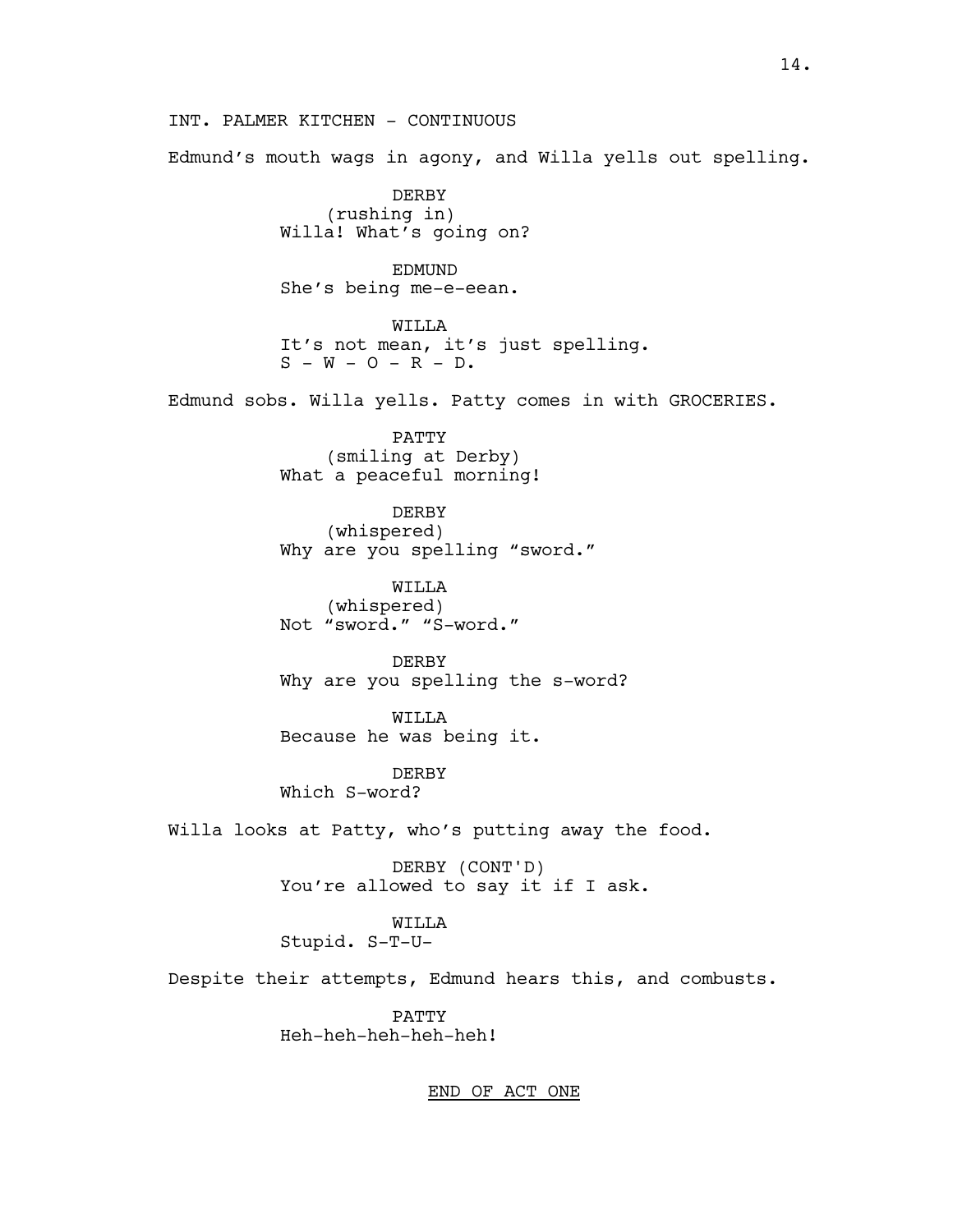#### ACT TWO

INT. PALMER LIVING ROOM - AFTERNOON

Lydia reviews her LIST as Linton brings in TEA.

LYDIA After the paté, I'll call for attention.

Linton demos, hitting a spoon against his cup, spilling it.

LINTON

Whoop!

LYDIA Without quite that much enthusiasm. And we'll turn to the videos. You have the testimonials?

Linton spits out his too-hot tea back into the cup. He takes a THUMB DRIVE from the table.

> LINTON Oop. Yes! Right here.

LYDIA We need to run the laptop to the TV-

LINTON Mr. Connection at your disposal.

Linton opens a BOX, revealing a rats' nest of CABLES.

LINTON (CONT'D) Eenie, meenie, miney - (he picks one.) Moe?

Derby and Edmund come in from the kitchen.

EDMUND Hi mama. What's that?

LYDIA This is the food for tonight. "Paté, skewers, a crudité."

EDMUND What's a cwudité?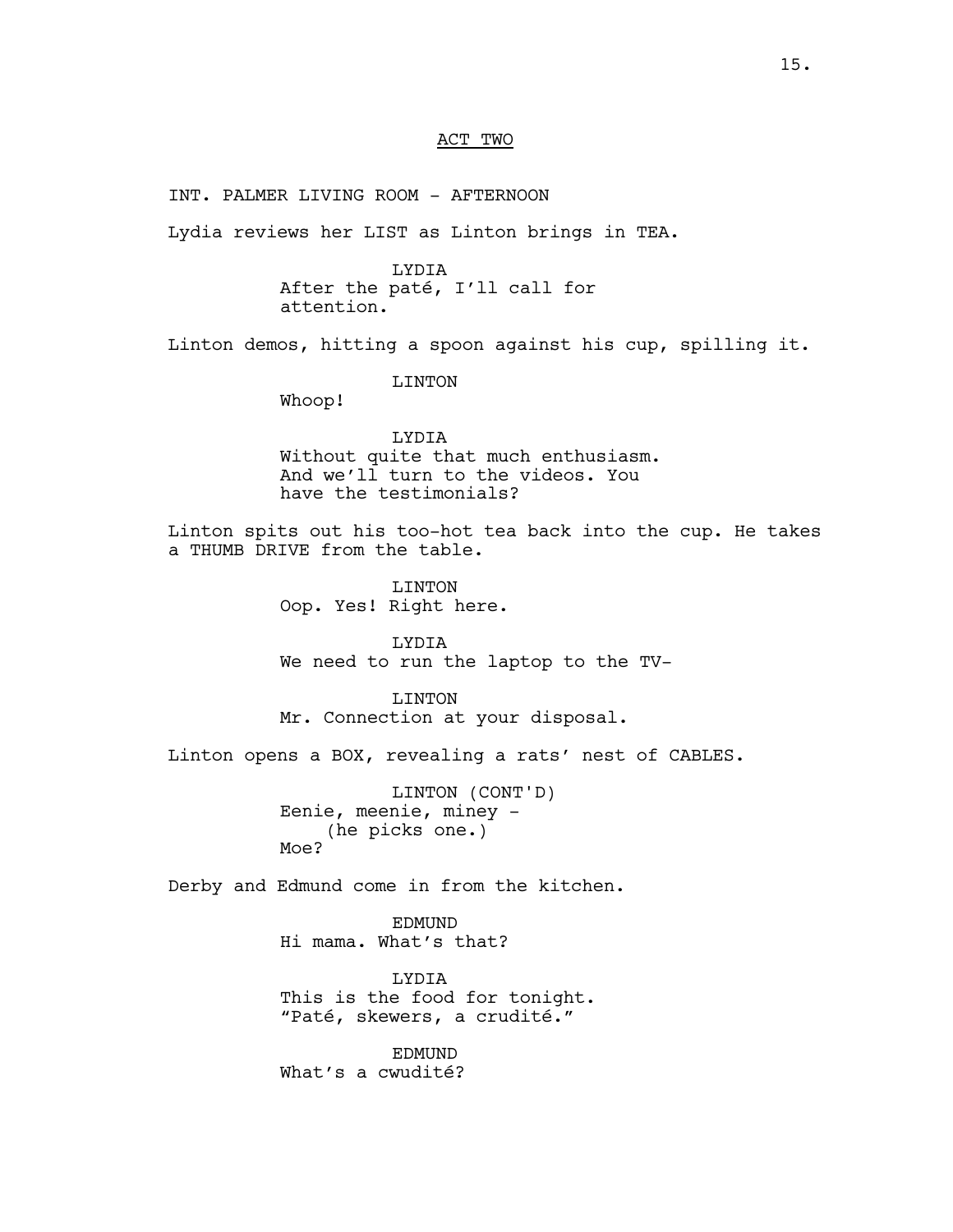LYDIA

You'll hate it: sliced vegetables. (Edmund's face goes "ew") That's why this party is for adults! Which reminds me, Derby: bring the children down for dinner, but keep a short leash, please.

Edmund plays with cords and gets tangled. No one notices.

DERBY

Yes ma'am.

LYDIA It's an important night and we can't have these two underfoot!

Edmund has fully wrapped himself in computer cords.

EDMUND What's "undahfoot?"

Derby rushes to help untangle him.

DERBY

You are.

LYDIA Unwrap yourself, Edmund - it's time for piano.

EDMUND

Sowwy.

Edmund sulks and spins as Derby pulls the cords off of him.

LYDIA I don't know where you get that Brooklyn accent.

EDMUND

Bwooklyn.

DERBY What Brooklyn accent?

LYDIA ("Those 'Rs') Dose Aws. (answering her phone) You can fix that, right, Derby?

Derby and Edmund go upstairs. Linton aims a remote at the TV.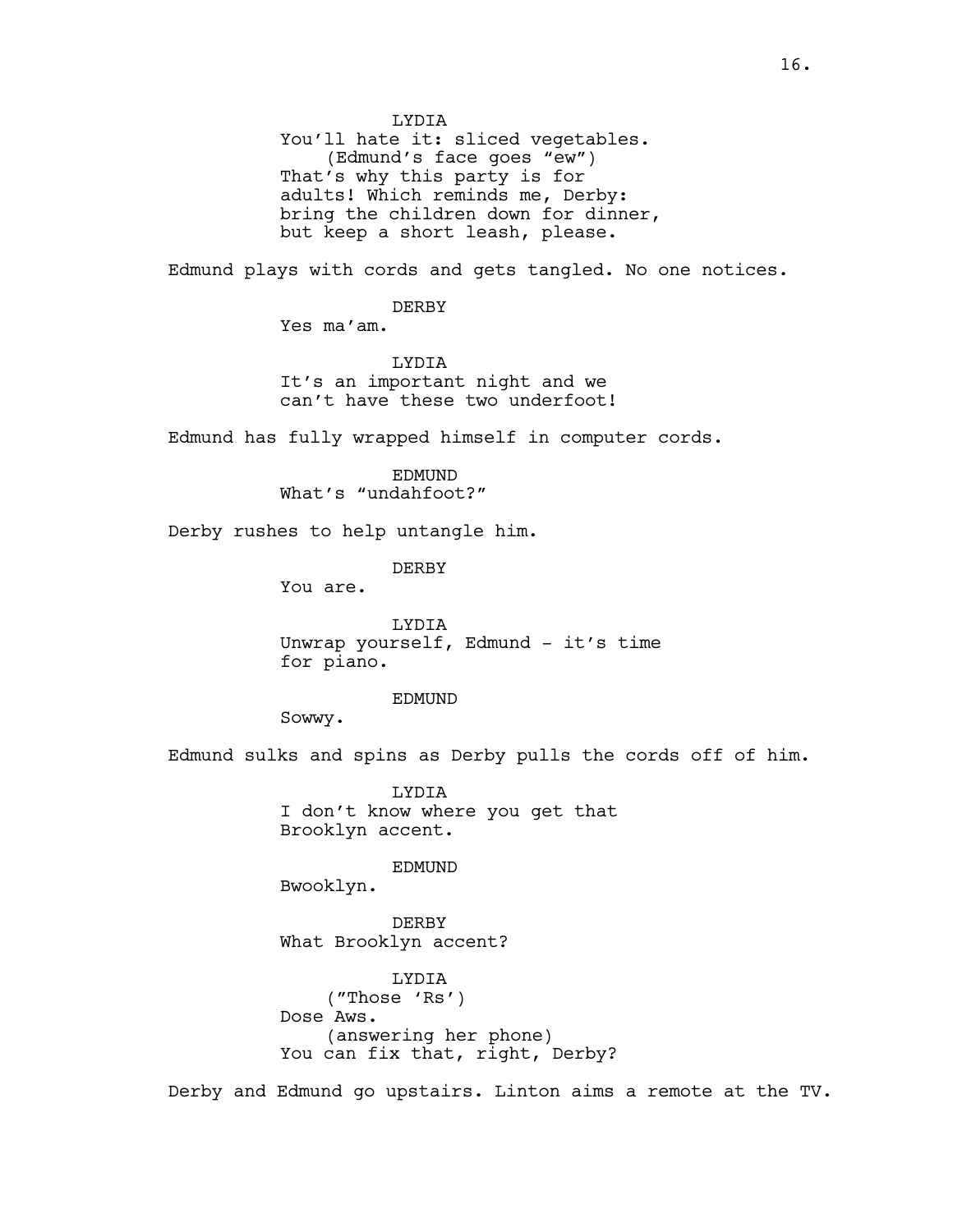The screen flashes with STATIC.

INT. MUSIC ROOM - MOMENTS LATER

Derby and Edmund sit at the PIANO. Edmund struggles through scales. Derby's phone RINGS. He glances but ignores it.

> EDMUND Don't you have to answew?

DERBY Not while we're playing music.

EDMUND Mama always answews.

DERBY It's just my ex-girlfriend.

EDMUND Do you miss huh?

DERBY

Maybe.

Edmund tries another scale - a sad one.

EDMUND I miss mine dad.

DERBY I bet. When I feel sad, I play music to let the sad out.

EDMUND Piano just makes me mowe sad.

He plunks angrily on the keys.

DERBY Why's that?

Edmund stops playing and stares at his hands.

EDMUND It's hawd to play good. I want to play dwums but mama says I have to leawn a impowtant instwument.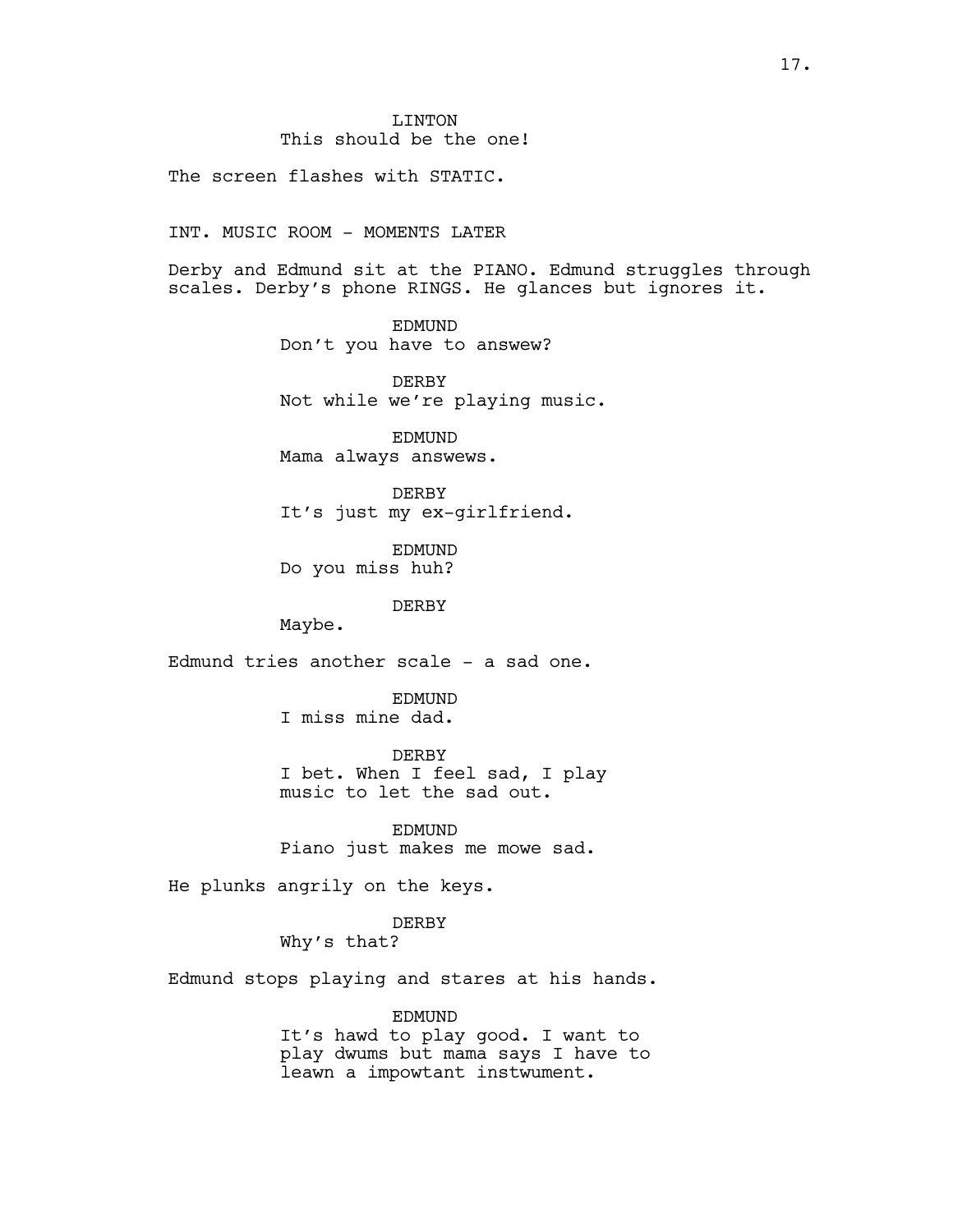### **DERBY** She said drums aren't important?

Edmund tinkles the keys. Derby sits next to him at the piano.

BOOM! Derby smashes the keys - a storm. Edmund looks at him, scared, then smiles. Edmund slams the keys too. They BANG and HOWL. Edmund laughs - playing like this feels good.

INT. PALMER LIVING ROOM - CONTINUOUS

Lydia scowls at the ceiling as booming piano crashes through the house. She covers her phone.

> LYDIA I have to go. See you tonight.

She hangs up. Patty leads a sullen Willa in from the kitchen.

PATTY What is that racket?

LYDIA Derby's music school. How was the quiz?

WILLA I got a 92.

LYDIA (on her phone, absent) Well. That's not terrible.

PATTY

Come, Willa.

Patty takes Willa upstairs. Linton untangles cords on the floor, humming with the piano.

> LINTON I like it. (German accent) Ist very Vagner, ya?

He plugs in the latest cord. STATIC.

LINTON (CONT'D) Och. Nein!

INT. PALMER SECOND FLOOR LIVING ROOM - CONTINUOUS

Patty and Willa open the door to cacophony from the piano.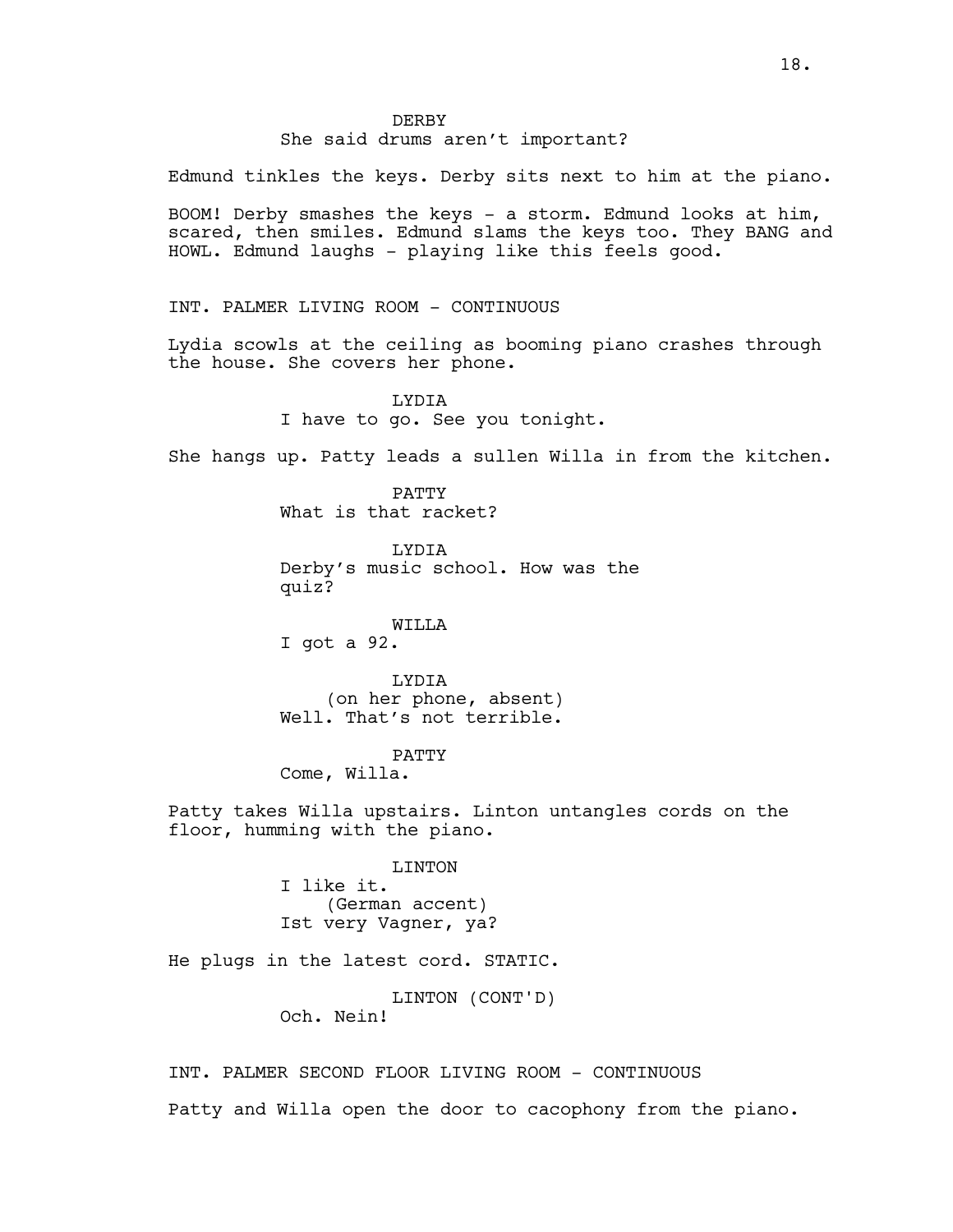PATTY Derby? Derby!

The noise continues.

WILLA (screaming) STOPPIT!

Silence. Derby and Edmund turn.

EDMUND

That was wude.

Willa pouts on the couch.

PATTY Time for cello. Maybe keep the volume down on this one?

Patty goes to the stairwell.

**DERBY** How about another scale, buddy?

Edmund plays scales. Derby sits on the couch next to Willa, who chomps CARROTS and glares at him.

> DERBY (CONT'D) How was the spelling test?

WILLA A. W. F. U. L.

DERBY Did you get a score on it?

WILLA (like it's cancer) Ninety - two! Mom is so mad.

DERBY

You think?

**WILLA** 

She couldn't even look at me. (a deep breath and the words flood out) It's just hard to learn so many words and do my science project and keep up with cello and I'm good but she says I'm only fourth grade level and I need to be fifth or even sixth grade level by -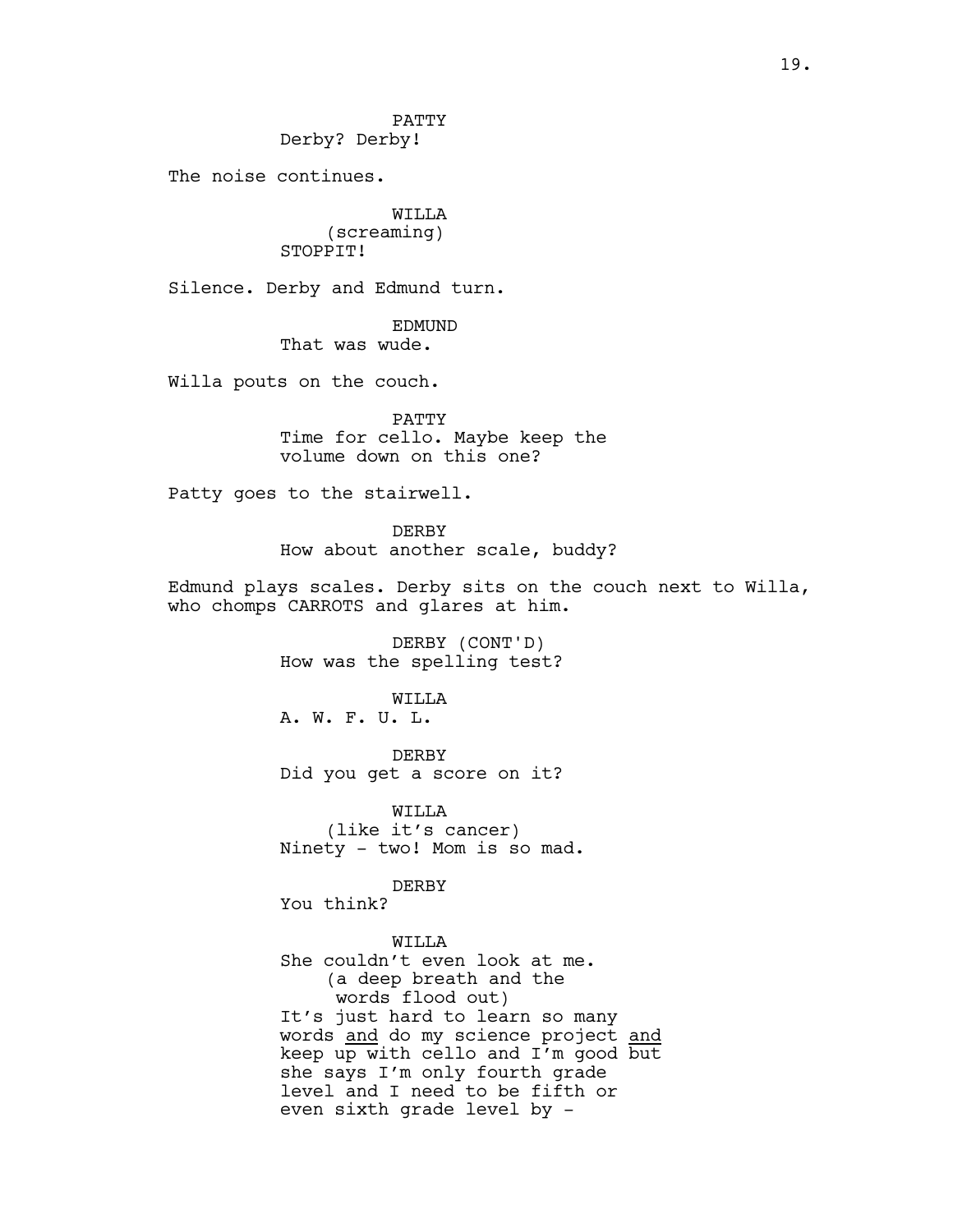DERBY But you're in third grade.

WILLA Right. So if I'm not playing cello at a sixth grade level yet then I may as well quit.

DERBY No one's any good after only one year. Did your mom say that?

Willa wipes her nose.

WILLA Yo-Yo Ma played for the president when he was 7.

DERBY Dang. I guess I should quit too.

Edmund stops playing and turns around.

EDMUND But you'we so good!

DERBY (in a silly whale voice) But I never played for any presidents. I only ever played for penguins. And seals. And lobsters.

Edmund smiles. Willa tries to turn her smile into a scowl.

INT. STAIRWELL - CONTINUOUS

Patty stands in the stairwell, listening at the barely-opened door, to Derby talk with the kids.

> DERBY (V.O.) All the fish I ever play for say I'm just stringing them along.

Patty smirks.

INT. PALMER SECOND FLOOR LIVING ROOM - CONTINUOUS Derby sticks two carrots in his upper lip, like walrus tusks.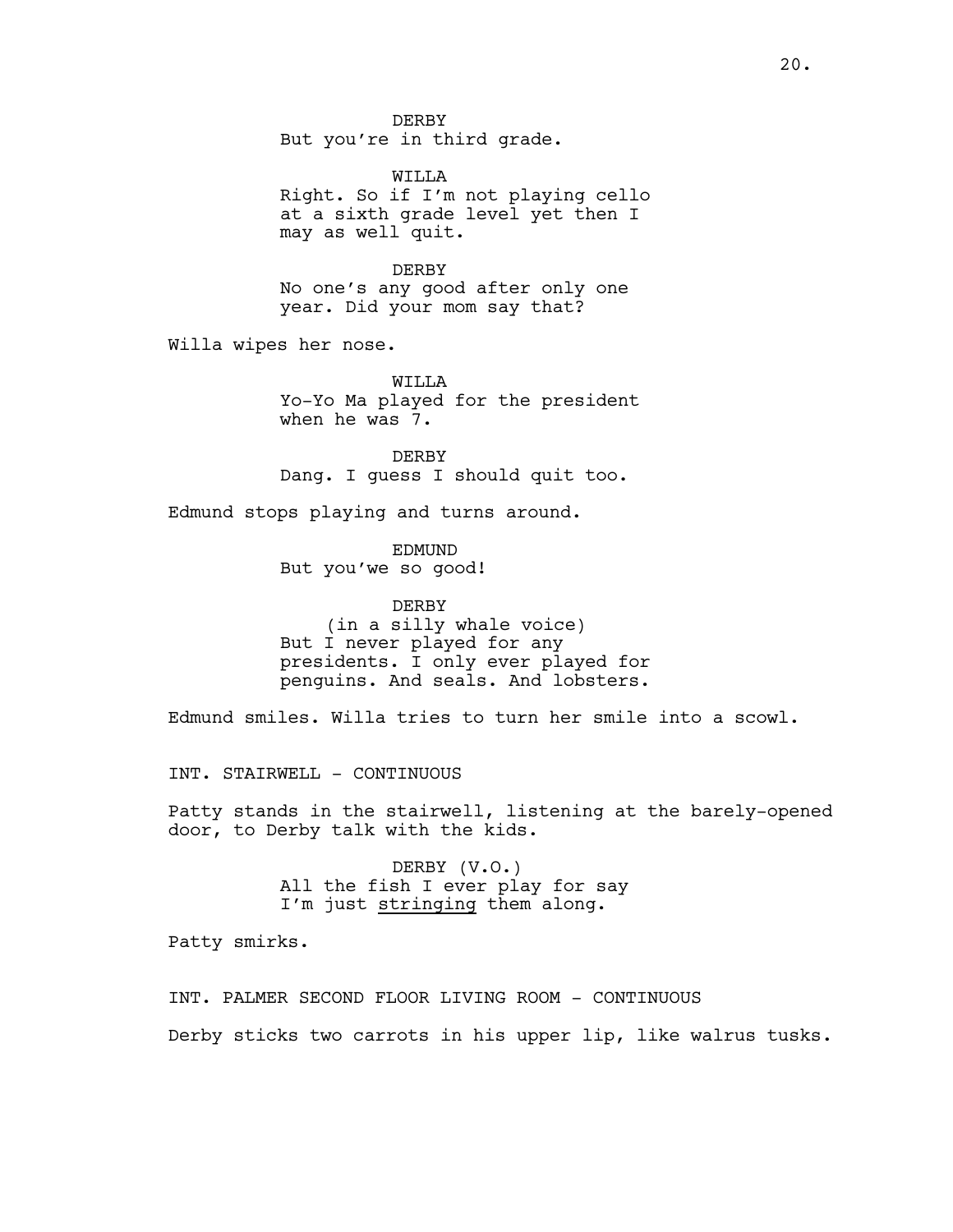DERBY (silly walrus voice) If you don't do your lesson I'll have to take you to tusk!

Willa and Edmund fall about, laughing.

DERBY (CONT'D) You are the best cello-playing eight-year-old I've ever met. (back to walrus voice) I don't say that to all the gulls.

Edmund laughs. Willa smiles. Patty enters.

PATTY Sorry to interrupt your cello lesson, but...

Derby takes the carrot tusks out of his mouth

PATTY (CONT'D) You all should get dressed.

She leaves.

DERBY (walrus voice: "to ask") A Party? Don't have tusk us twice!

EDMUND

BAH-HA!

INT. PALMER LIVING ROOM - EVENING

A swank shindig is in mid-swing. BOSTON'S WEALTHIEST fill the room. A PIANIST plays by the bay window. Lydia goes to Linton, who's mid-bite of an hors d'oeuvre.

> LYDIA It's going well, don't you think?

Linton chews, grunting a response.

LYDIA (CONT'D) One of the Kennedy's is here - a distant one, judging by the check.

Linton still chews, smiling and nodding.

LYDIA (CONT'D) What are we up to?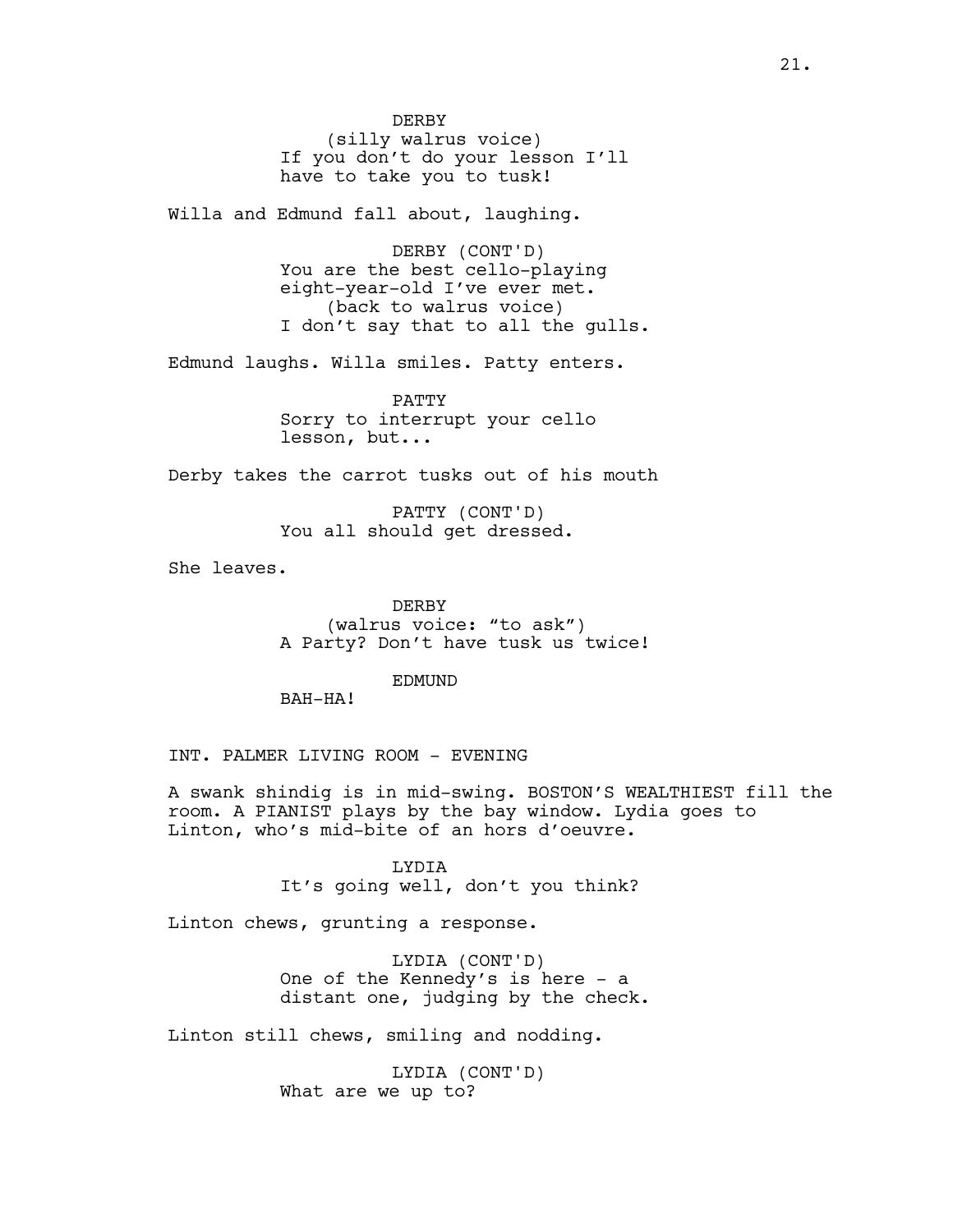Linton tries desperately to swallow. Lydia rolls her eyes.

LYDIA (CONT'D) Don't let me interrupt your dinner.

Edmund and Willa - both dressed in childhood business formal come down the stairs, followed by an...underdressed Derby.

> DERBY You two stay with me, okay?

WILLA Don't you think we know not to mingle with the adults?

DERBY Sure, but I don't want to mingle with the adults either.

EDMUND I'm hungry. When is dinner?

Patty brings over a plate.

PATTY Mini sandwiches?

Derby takes the whole tray.

DERBY Perfect - thank you.

Patty frowns and walks away. Edmund and Willa dig in.

Lydia chats with PAUL (40s) - a big fish in a bowtie.

LYDIA I appreciate you're coming tonight. Of course, I would appreciate a donation even more.

PAUL You'll have to do more than merely ask. I need proof your program works - then my support will be ample. Those must be your children?

LYDIA Yes. I hadn't noticed them coming in - exactly how it should be!

Willa tugs at Lydia's elbow, ignored.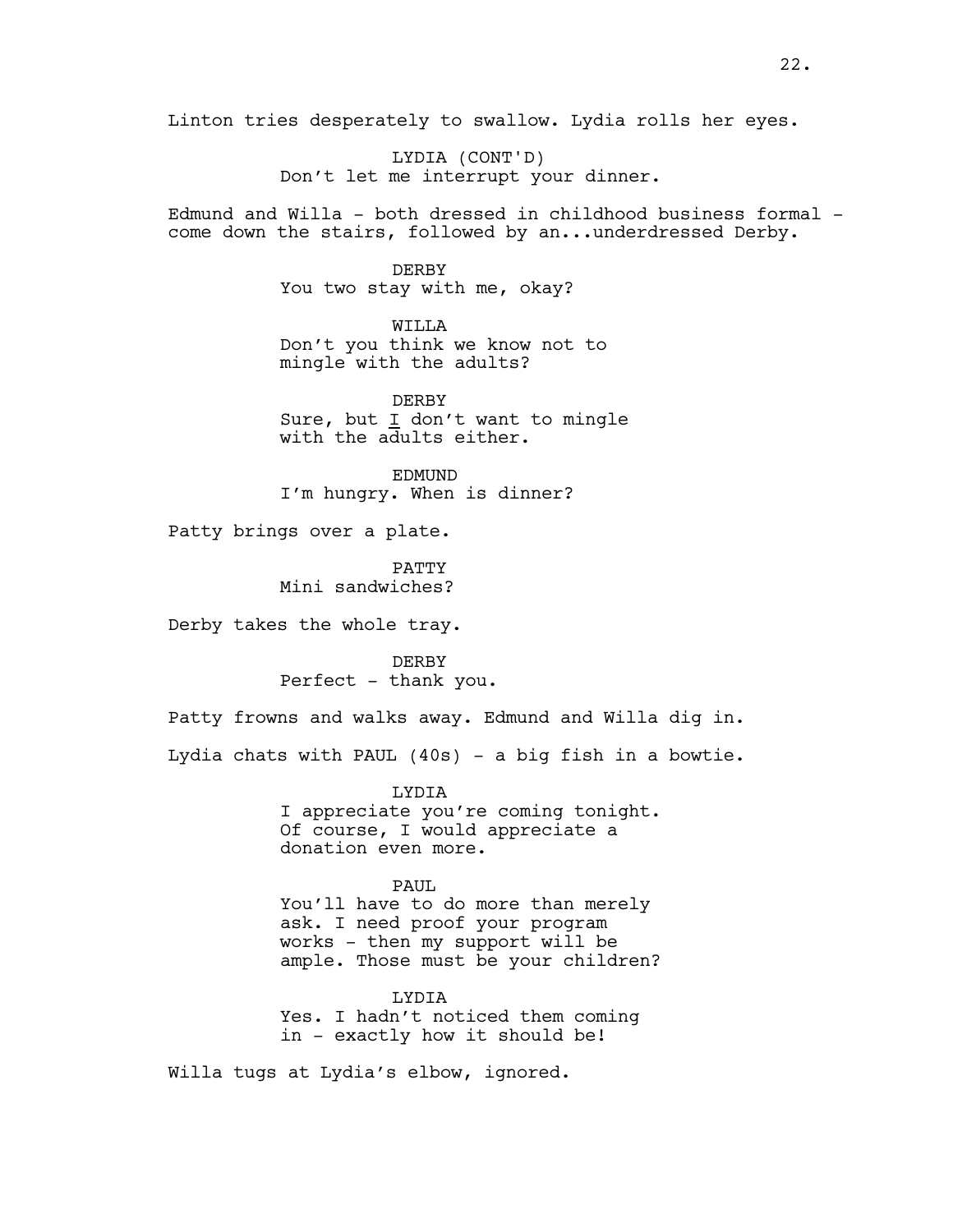WILLA

Mom?

PAUL They seem very well-behaved.

LYDIA They are - occasionally.

She pushes Willa away. Lydia grabs Derby as he passes.

LYDIA (CONT'D) And here's the reason. Paul, this is my new nanny, Derby Piper.

DERBY I prefer "Manny."

LYDIA Paul is at Harvard.

DERBY I have a buddy there - what class?

Lydia pulls Derby in for a whisper.

LYDIA No, Derby: Paul runs Harvard.

Linton pulls Lydia away by the elbow.

PAUL Lydia tells me you're a doctor of music.

DERBY Oh, no. I'm in a band called Doctors.

Paul smiles politely and looks for an escape.

DERBY (CONT'D) But I'm told my music has a healing effect.

YOUTHFUL TINKLING pulls Derby's eyes to Edmund, sitting with the piano player.

> DERBY (CONT'D) Excuse me.

Derby goes to Edmund, leaving Paul's wagging. Lydia DINGS her champagne glass and the room falls silent. Derby tries to reach Edmund but the crowd blockades him.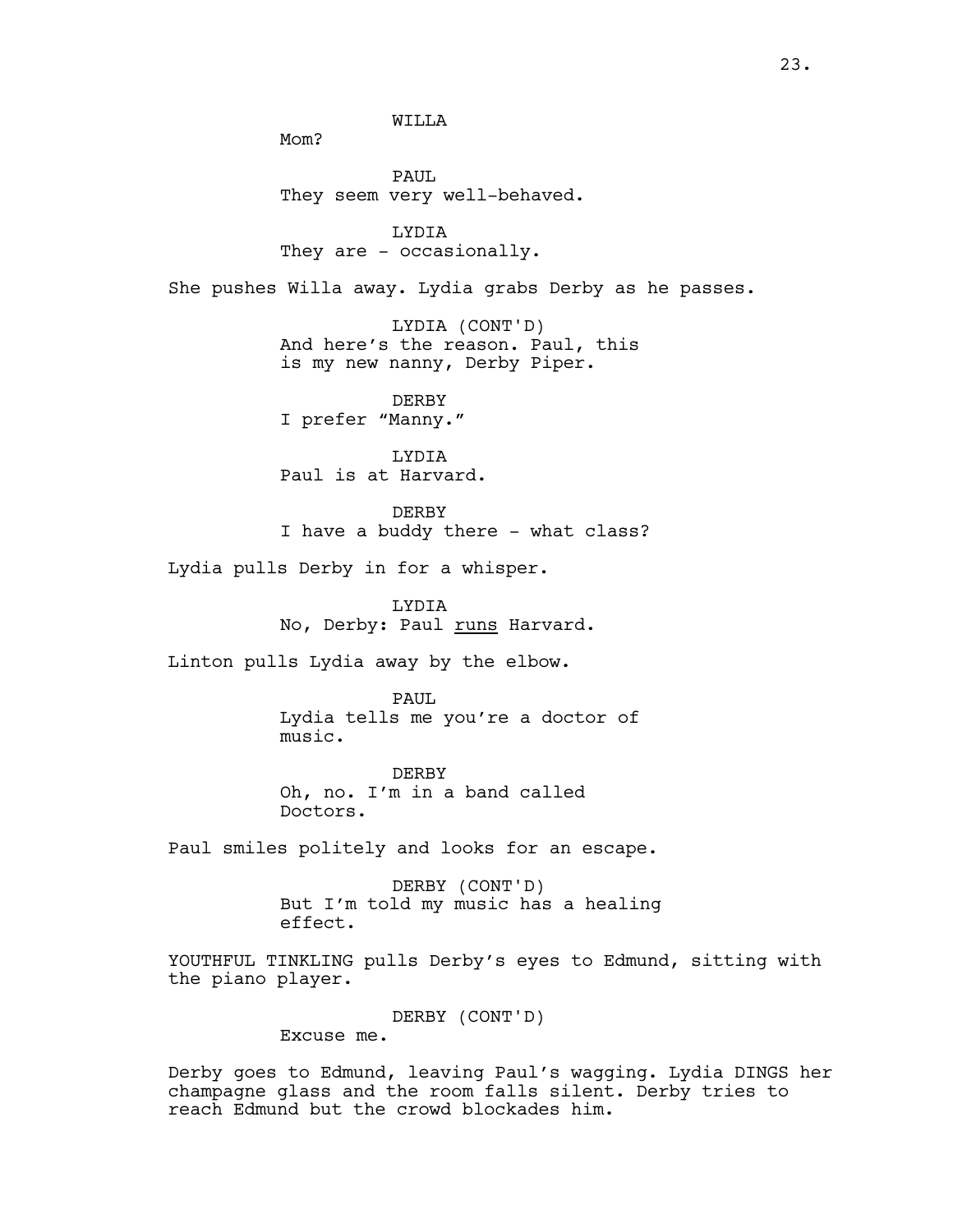LYDIA

Thank you for joining us tonight, to support the Cambridge Arts Fund, bringing arts and music to children in underserved communities.

Edmund plays the banging-on-the-piano tune. Derby rushes to the piano to stop him.

> LYDIA (CONT'D) Clearly my children have plenty of it here!

The crowd laughs.

LYDIA (CONT'D) Derby? Upstairs. Please?

Derby carries Edmund from the piano, snagging Willa en route.

INT. MUSIC ROOM - CONTINUOUS

Derby carries Edmund, and pushes Willa into the room.

DERBY What is wrong, Willa?

WILLA She always does this - throws parties and then won't let us do anything.

DERBY She's working.

EDMUND Mama's always working.

Willa gives Derby a "what he said" look.

DERBY This is a special night for her.

WILLA When is going to be a special night for us?

Derby sets Edmund down on the couch.

DERBY I'll tell you what. We never did your cello practice.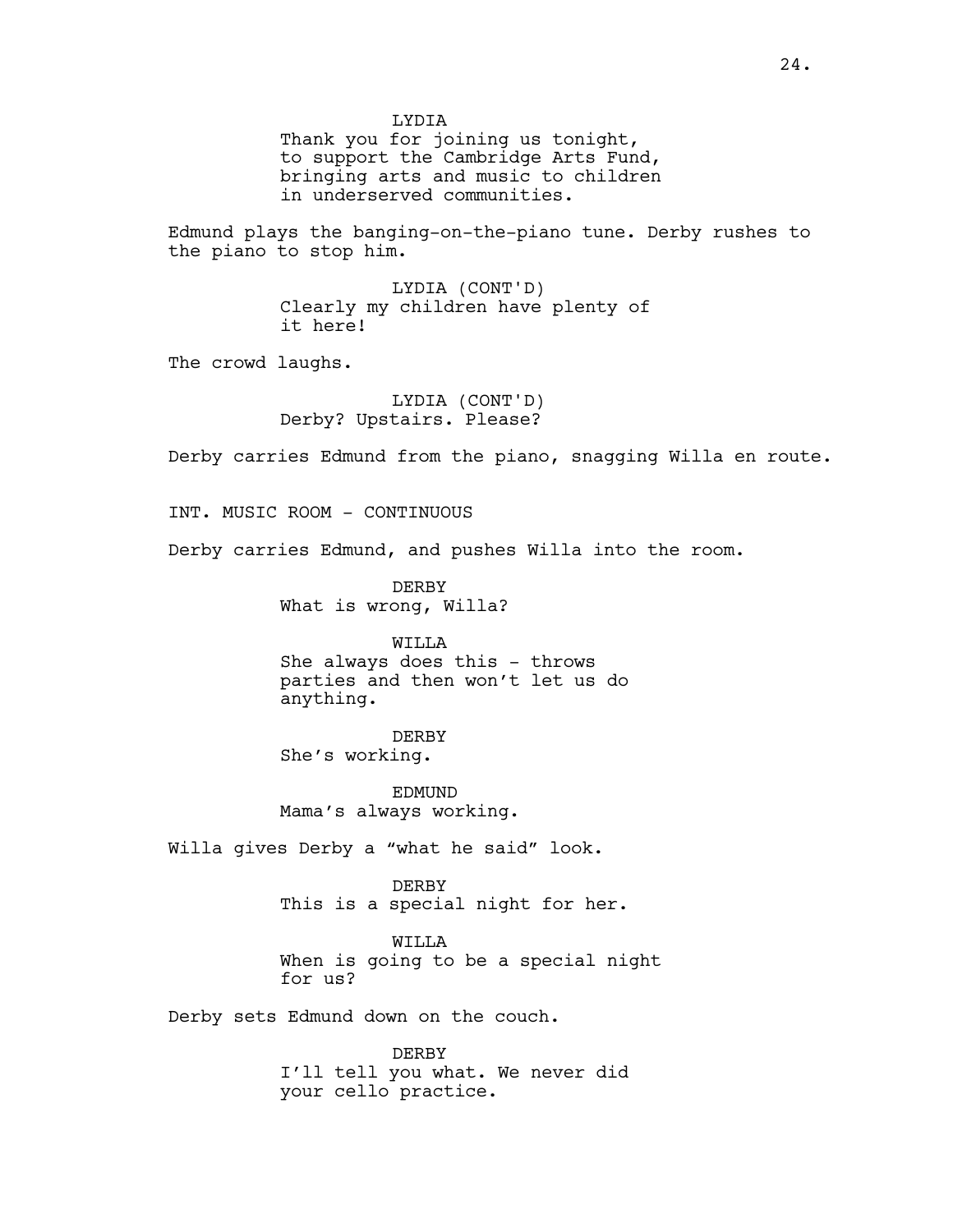**WILLA** That's not special.

DERBY Not normally. But I have an idea.

INT. PALMER LIVING ROOM - CONTINUOUS

Lydia stands by the TV, speaking to the group.

LYDIA I want you to hear directly from the children who benefit. First is CeCe, a young girl in Roxbury.

Paul nudges Linton, standing next to him.

PAUL Where is the, ah, euphemism?

LINTON Top of the stairs, on the right.

Paul goes. CECE (12), appears on the TV with a painting.

INSERT: ON SCREEN

CECE My name is CeCe and I like to make paintings with -

A SQUEAL and CRASH of drums cuts CeCe off. The crowd cover their ears.

> LYDIA The, ah, entertainment is warming up early. Pardon me.

She rushes upstairs.

INT. MUSIC ROOM - CONTINUOUS

Willa plays cello, connected to Derby's amp, and Edmund smashes a snare drum, whack-a-mole style. Derby plays guitar.

In the stairwell, Paul looks on, smiling. Lydia pushes through - livid.

> LYDIA What in the world is going on?

Edmund raises his drumsticks in celebration.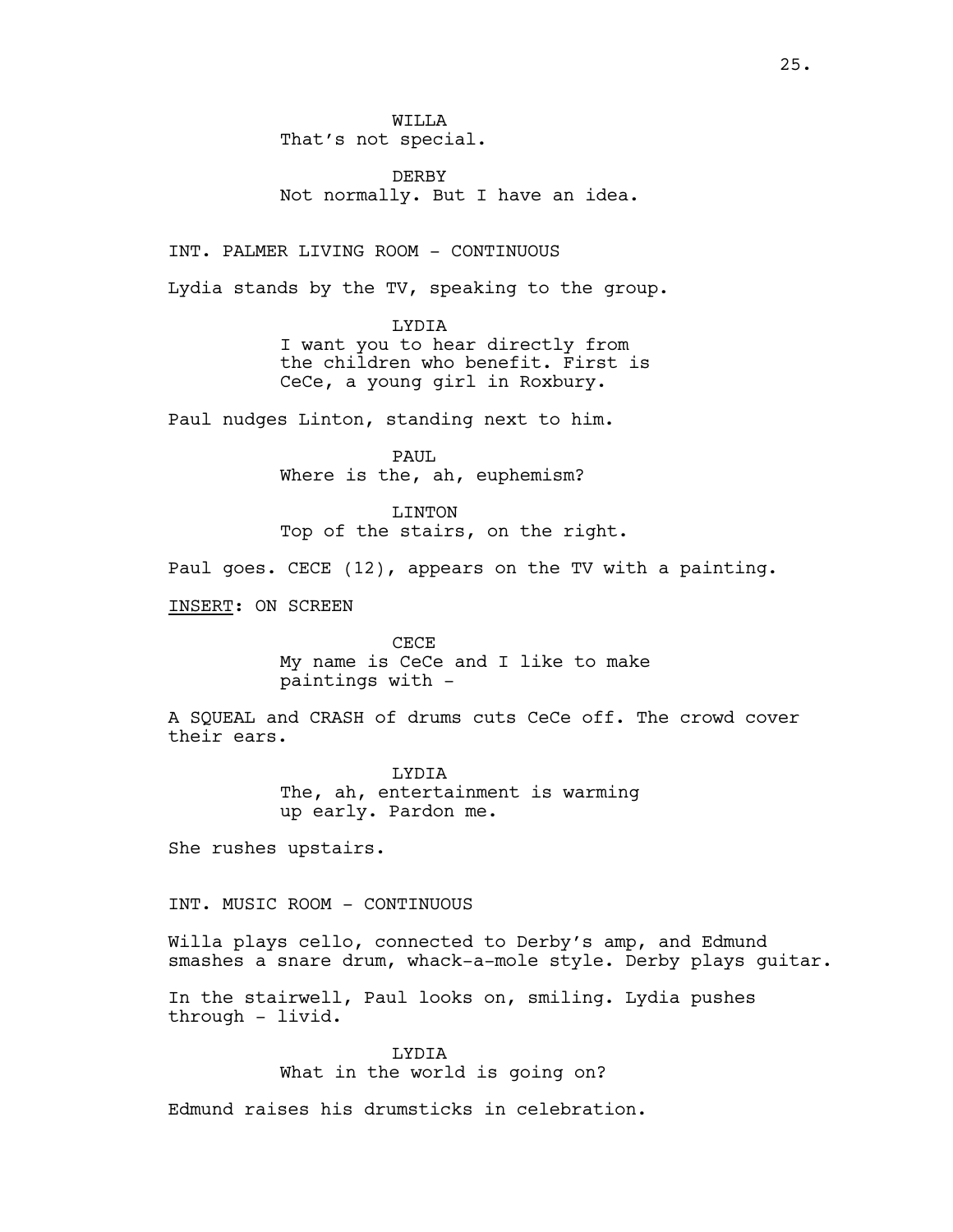### **EDMUND** Electric cello!

Patty enters behind Lydia. Paul smiles and descends.

## LYDIA

## Electric cello is over.

She yanks the amplifier cord out. The children groan.

LYDIA (CONT'D) Patty, put them to bed? Not another sound from you two.

Patty takes Edmund's hand, and Willa follows.

DERBY I thought I was on bedtime duty tonight -

LYDIA You are not on any duty anymore. Tonight, or any other night.

DERBY But I haven't had a chance to -

LYDIA Yes you have. You've had several chances. And you've blown them. This experiment has failed.

DERBY It was one cello lesson!

LYDIA No. It's a major fundraiser, months of work, ruined. Excuse me - I have to repair what I possibly can of this evening. I expect to you be gone in the morning.

She goes to the door...

LYDIA (CONT'D) And there is no need to join us for breakfast.

And slams it in his face.

END OF ACT TWO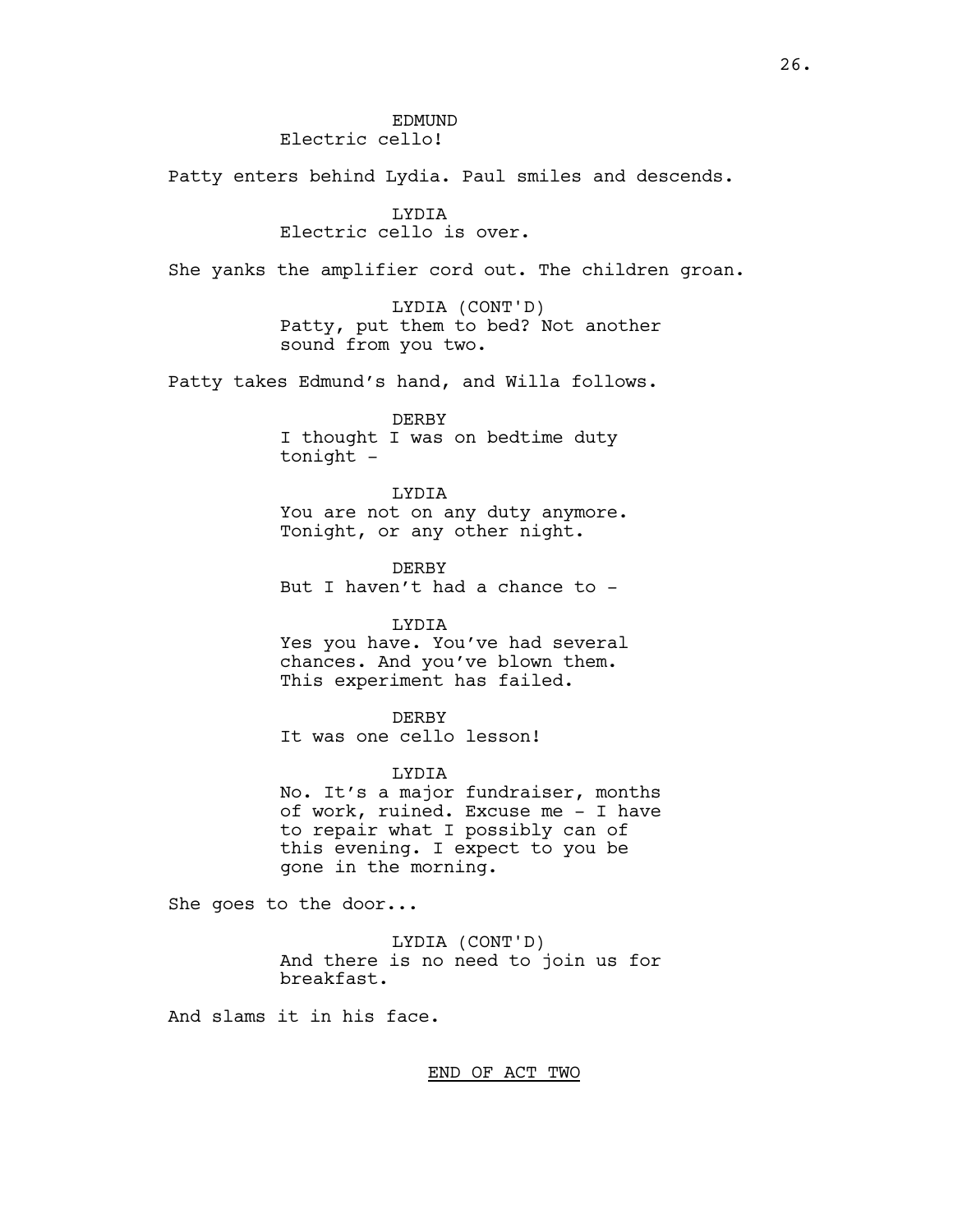#### ACT THREE

INT. DERBY'S BATHROOM - MORNING

Edmund hums in and sits on the toilet.

EDMUND Good morning, Duhby!

He listens. Silence.

EDMUND (CONT'D)

Duhby?

He looks over at the empty shower

INT. PALMER KITCHEN - MINUTES LATER

Willa sulks. Edmund hums Derby's blues. Lydia cooks bacon.

EDMUND Will he be back to babysit?

LYDIA I don't think so, Edmund.

WTT.T.A What about cello lessons?

EDMUND Yeah! And dwums!

**LYDIA** No drums. And I wouldn't call what he did "lessons."

Edmund sings his new scale. Lydia listens. Her phone dings; she ignores it. Lydia sets the food in front of the kids.

> WILLA I like my bacon crispy. (off Lydia's glare) Please?

LYDIA Someone's feeling confident today.

Willa eats limp bacon. Patty comes in with an ENVELOPE.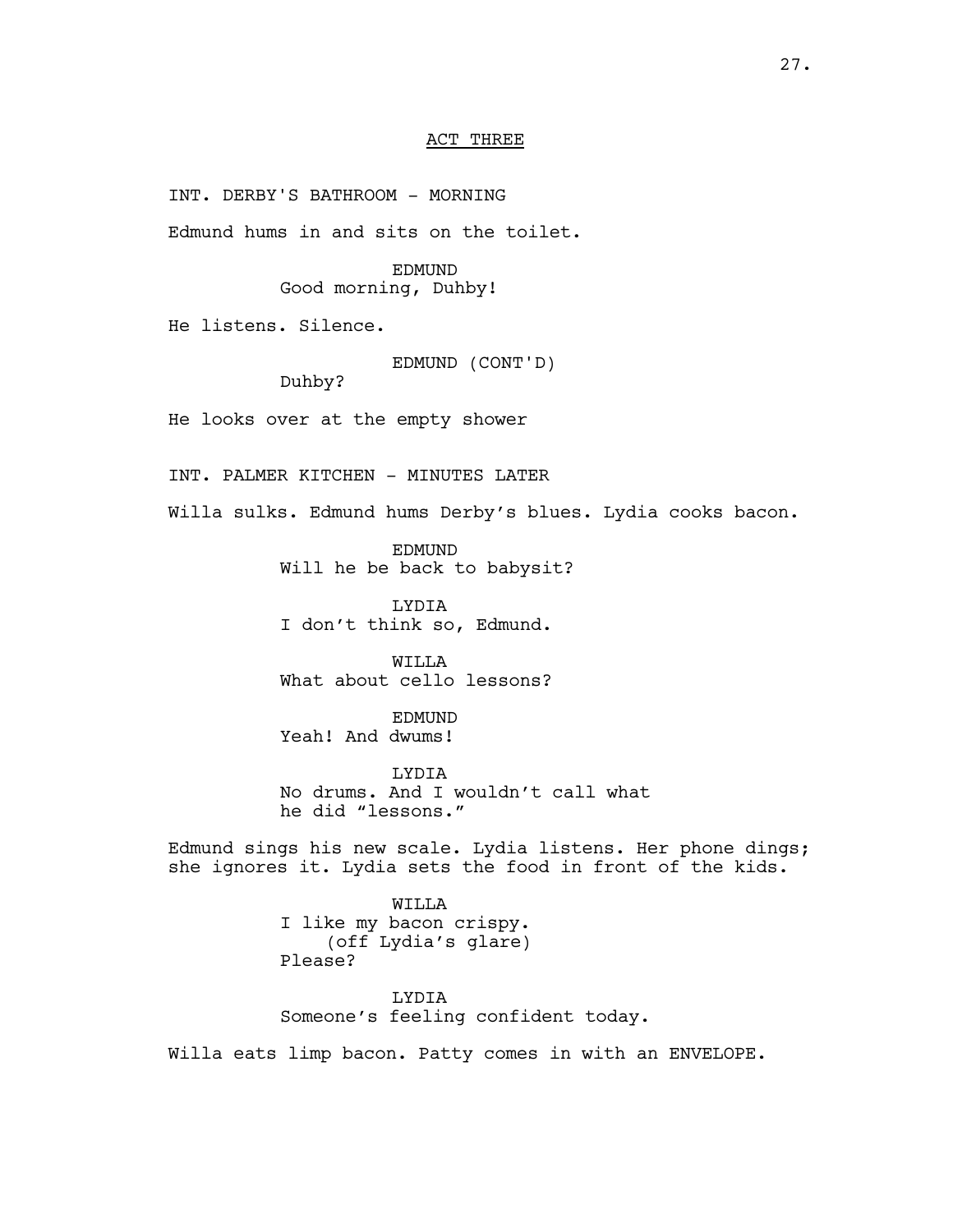PATTY Good morning. Lydia - this was in the mailbox. LYDIA It's from Paul. (she reads) "How rare to see someone living out their mission the way you've done with your musical children and ... your dedicated 'Manny.' A SLIP OF PAPER falls and she picks it up. EDMUND What's that? LYDIA A donation. "I hope my contribution helps spread your vision widely." PATTY Dare I ask, how much? (over Lydia's shoulder) That's five zeroes. EDMUND (counting on fingers) One two three four five. PATTY I hate to interrupt the party, but it's 7 o'clock. LYDIA Oh gosh! OK kids - let's get your teeth brushed. Hurry, please. EDMUND (mouth full of bacon) But I'm not finished! LYDIA Help your brother, Willa. Willa pulls Edmund out of the room. PATTY Is Derby not taking them? LYDIA I let him go after last night. (off Patty's look)

You didn't like him.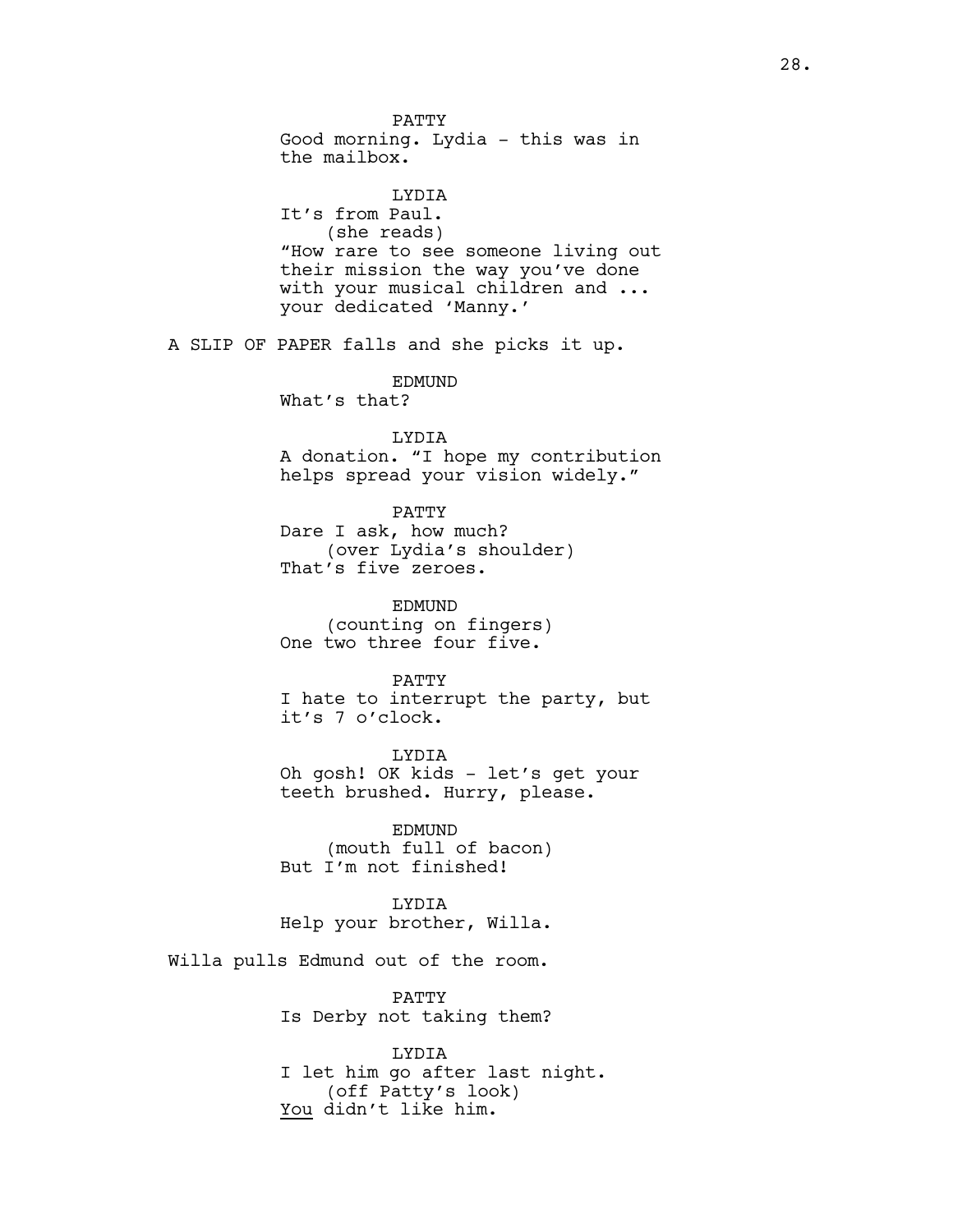#### PATTY

No. But he was great with the kids.

Lydia pours coffee into a TO-GO MUG.

### LYDIA

## Would you take them to school?

Patty nods. She heads out of the kitchen, but turns.

#### PATTY

If you're going to look for Derby, he's in the playground.

She nods out the window. Lydia turns to look out.

EXT. PARK ACROSS FROM PALMER HOME - MOMENTS LATER

Derby sits at the bottom of a slide, playing a song.

A SMALL CHILD (3) approaches him as he finishes.

### DERBY

Any requests?

SMALL CHILD Move please. I want to slide.

Derby stands aside. The Small Child climbs up to slide. Lydia clears her throat to get Derby's attention.

DERBY

Good morning.

LYDIA (nodding at a bench) Sit with me for a moment?

Derby sets his guitar down.

DERBY We always seem to be talking on park benches.

LYDIA They make for good neutral ground. You didn't get far this morning.

DERBY I thought I'd move my stuff out once the kids were off to school. Avoid any sad goodbyes.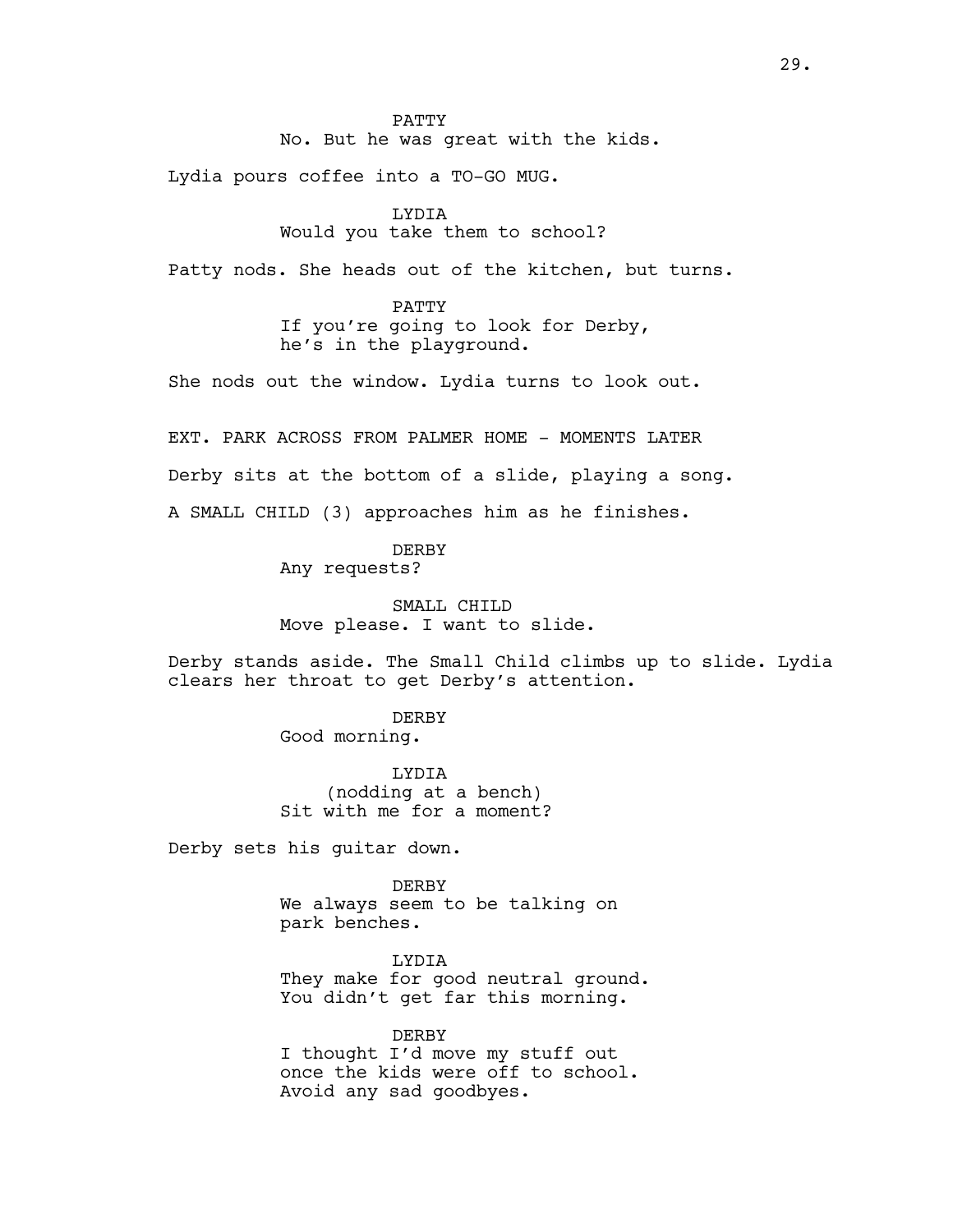Lydia peers at him, nods.

LYDIA

You should say goodbye when you can. Sad or not, it's better than losing the opportunity. They've missed too many goodbyes already.

She watches the small child play in the sand.

LYDIA (CONT'D) It's impossible. Parenting. You try to do the best, but who knows what that is.

Derby looks over at her.

DERBY That's true with everything.

LYDIA Most things don't have a child's happiness at stake.

She sips from her coffee.

LYDIA (CONT'D) I should have told you more about our family. We adopted them both last year. Then Richard -

She chokes back tears. She takes a moment to speak again.

LYDIA (CONT'D) Out of nowhere he got sick. And was gone. Their lives upturned, landing in a new home and then -(she snaps her fingers) Just as they get used to us, one of us is gone.

They watch as the small child rotates in a swing seat, then lets go, swirling as the chains straighten out.

> LYDIA (CONT'D) I try to give them every good thing I can, try to make a perfect life.

> DERBY There's a reason for minor chords. They make the major chords sound brighter. You can't protect them from loss, just teach them how best to deal with it.